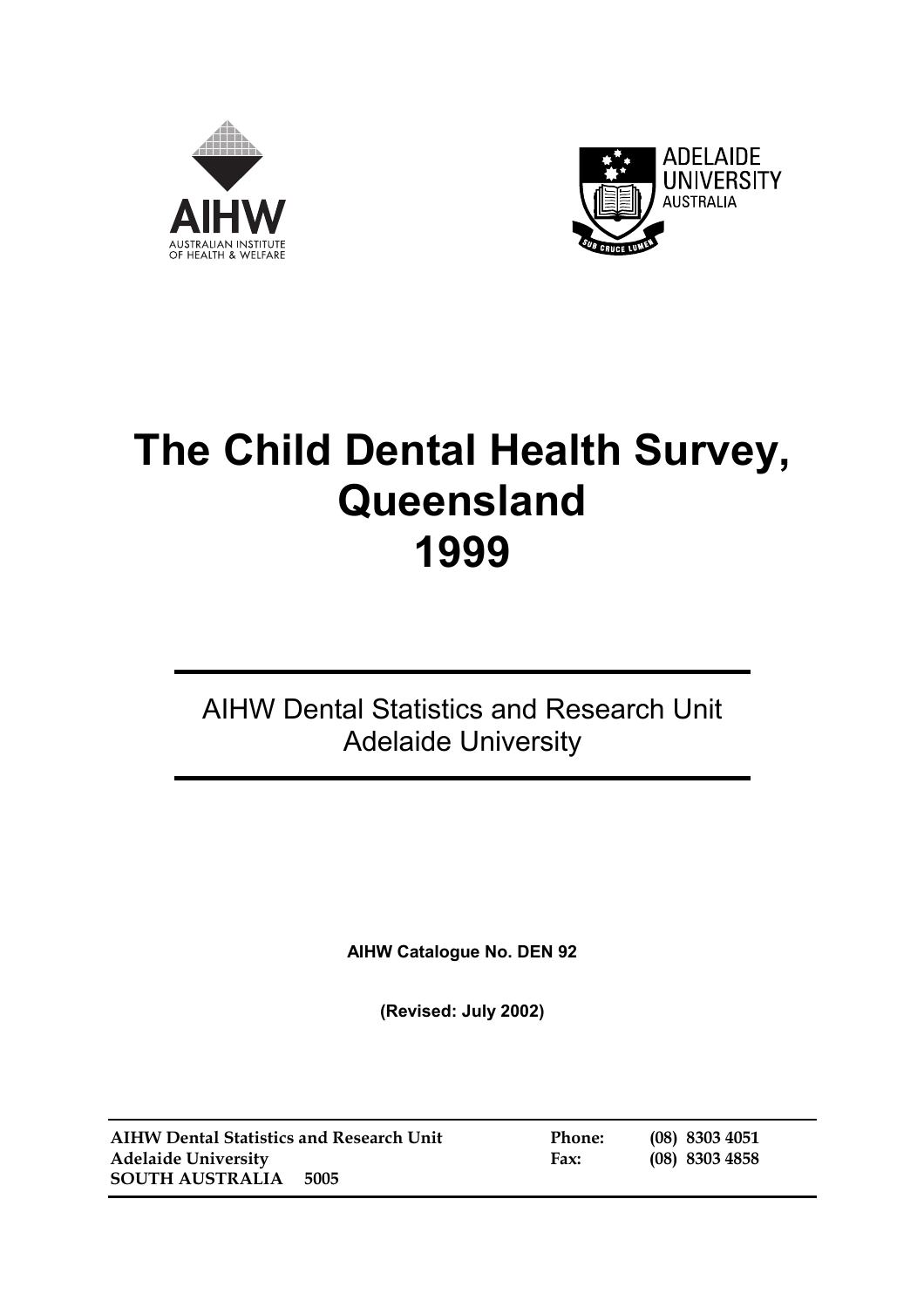The Australian Institute of Health and Welfare (AIHW) is Australia's national health and welfare statistics and information agency. The Institute's mission is to improve the health and well-being of Australians by informing community discussion and decision making through national leadership in developing and providing health and welfare statistics and information.

The AIHW Dental Statistics and Research Unit (DSRU) is a collaborating unit of the AIHW established in 1988 at The University of Adelaide. The DSRU aims to improve the oral health of Australians through the collection, analysis and reporting of information on oral health and access to dental care, the practice of dentistry and the dental labourforce.

#### **DSRU Staff:**

| Director:                | Professor John Spencer                       |
|--------------------------|----------------------------------------------|
| Deputy Director:         | Dr Kaye Roberts-Thomson                      |
| Senior Research Fellows: | Dr David Brennan                             |
|                          | Dr Jane Chalmers                             |
| Research Officers:       | Mr Jason Armfield                            |
|                          | Mr Knute Carter                              |
|                          | Mrs Judy Stewart                             |
|                          | Ms Dana Teusner                              |
| General Staff:           | Mrs Lorna Lucas                              |
|                          | Mrs Ruth Wass                                |
| Consultants:             | Dr Peter Arrow                               |
|                          | Dr Mike Morgan (University of Melbourne)     |
|                          | Dr Gary Slade (University of North Carolina) |
|                          |                                              |

Any comment or information relevant to the subject matter of this report would be welcome. Correspondence should be directed to:

The Director AIHW Dental Statistics and Research Unit Adelaide University SOUTH AUSTRALIA 5005

| Tel:     | $(08)$ 8303 4051                             |
|----------|----------------------------------------------|
| Fax:     | $(08)$ 8303 4858                             |
| Email:   | aihw.dsru@adelaide.edu.au                    |
| Website: | http://www.adelaide.edu.au/socprev-dent/dsru |

#### **Australian Institute of Health and Welfare**

Board Chair Dr Sandra Hacker

Director Dr Richard Madden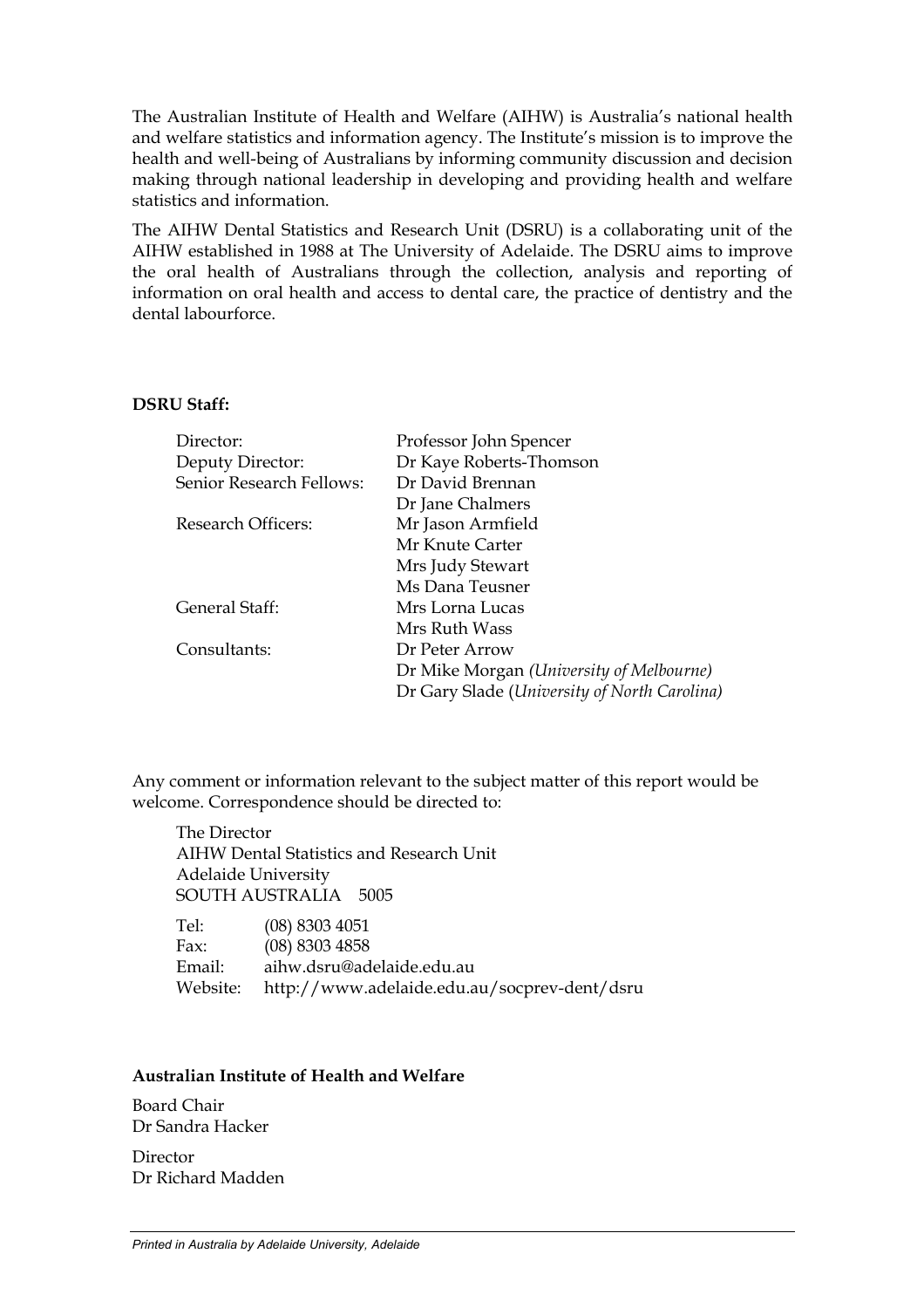# **Contents**

# **Tables**

| Table 1: Number of children sampled and sampling procedure by Health Zone   |  |
|-----------------------------------------------------------------------------|--|
|                                                                             |  |
|                                                                             |  |
|                                                                             |  |
| Table 5: Permanent dentition – decayed, missing and filled teeth by age  11 |  |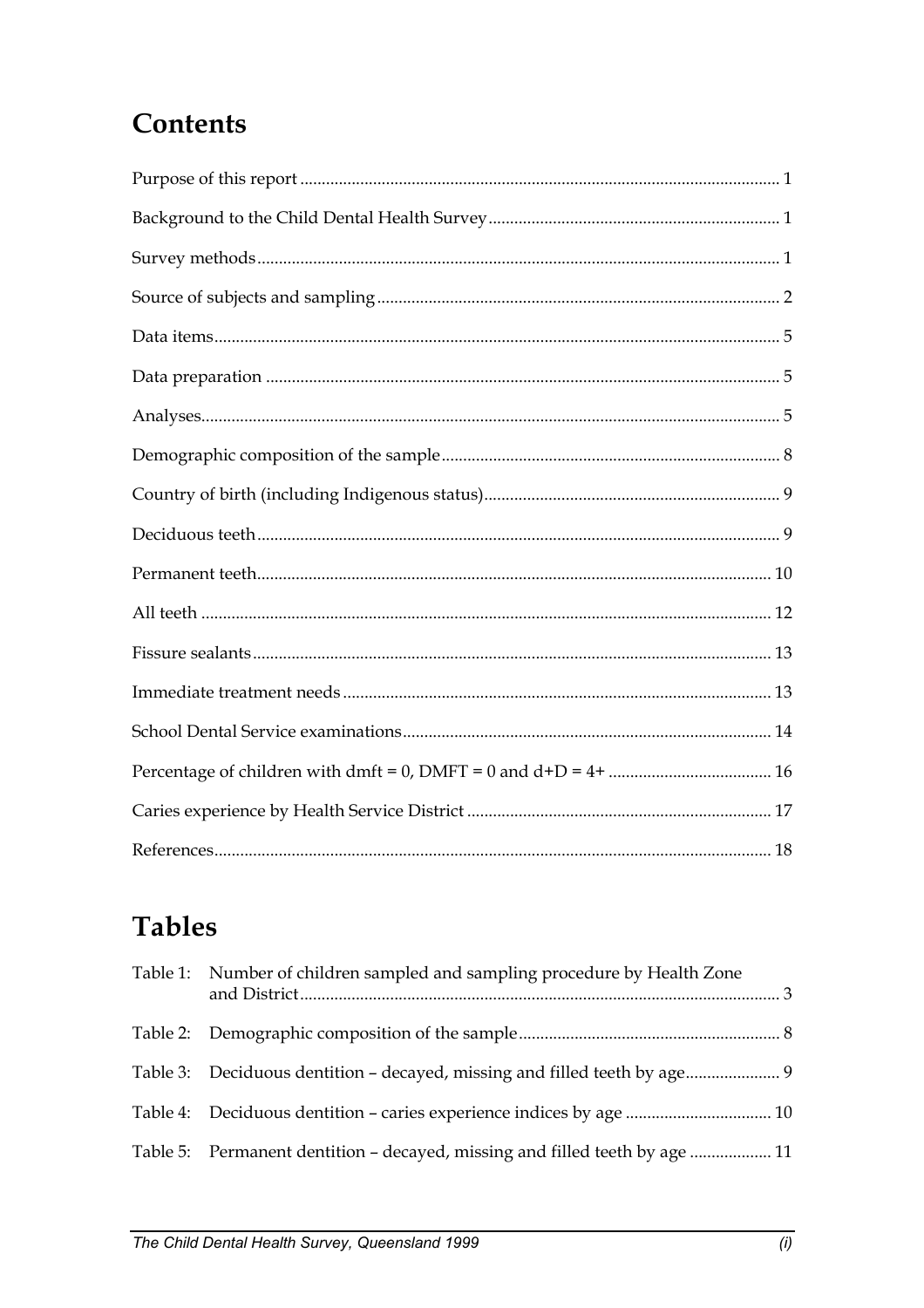| Table 9: Immediate treatment needs - age-specific distribution  14               |  |
|----------------------------------------------------------------------------------|--|
| Table 10: School Dental Service examinations - age-specific distribution  15     |  |
| Table 11: School Dental Service examinations - time since last visit  15         |  |
| Table 12: Five-six-year-old deciduous caries experience by Health Zone by Health |  |
| Table 13: Twelve-year-old permanent caries experience by Health Zone by Health   |  |

# **Figures**

| Figure 2: Percentage change in number of children sampled between 1998 and  |  |
|-----------------------------------------------------------------------------|--|
| Figure 3: Percentage of children in sample and Queensland by Health Service |  |
| Figure 4: Time since last dental examination, 6- and 12-year-olds  16       |  |
|                                                                             |  |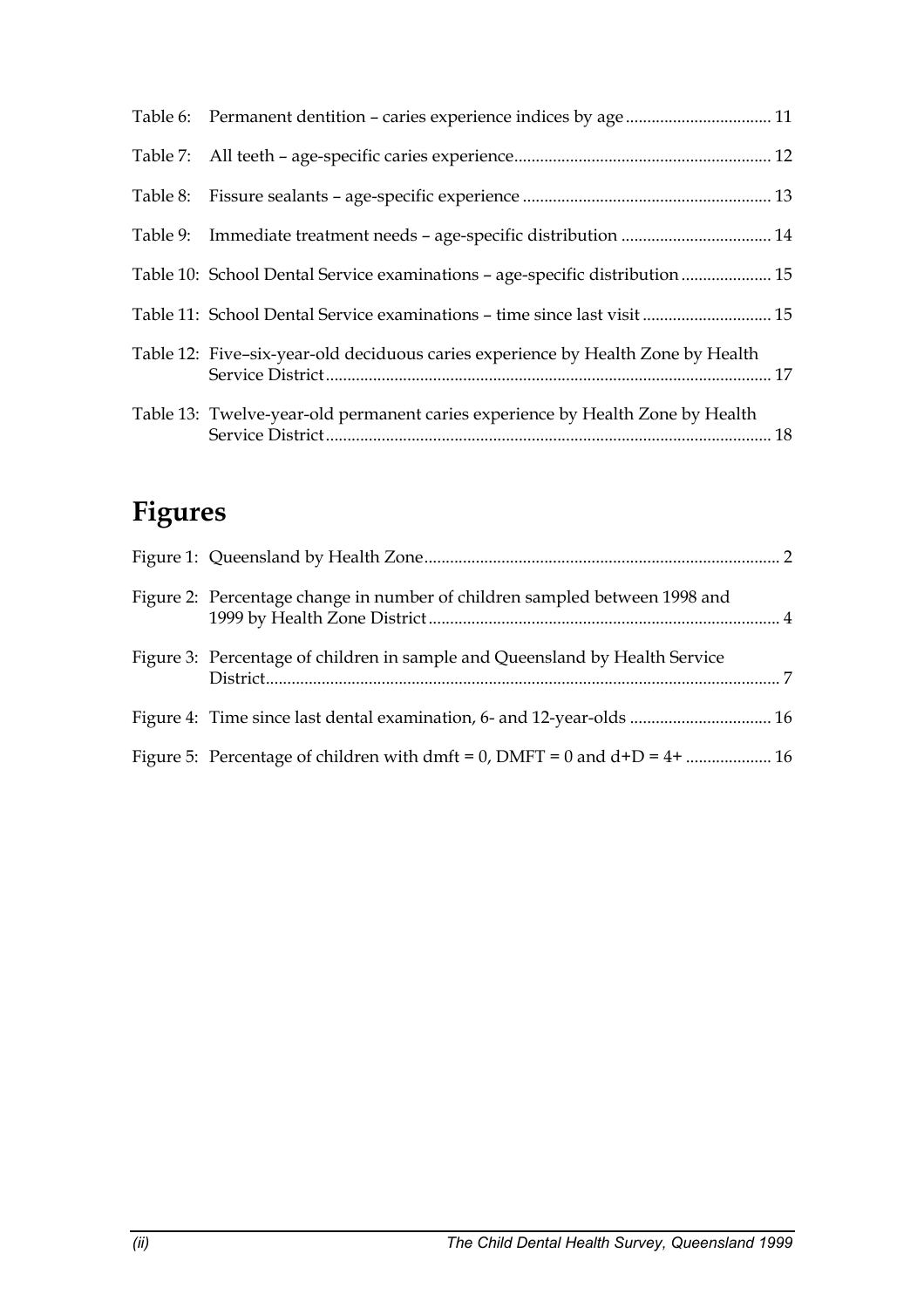# Abbreviations

| d           | deciduous decayed teeth                     |
|-------------|---------------------------------------------|
| m           | deciduous missing teeth                     |
| f           | deciduous filled teeth                      |
| dmft        | deciduous decayed, missing and filled teeth |
| D           | permanent decayed teeth                     |
| M           | permanent missing teeth                     |
| F           | permanent filled teeth                      |
| <b>DMFT</b> | permanent decayed, missing and filled teeth |
| SD          | standard deviation                          |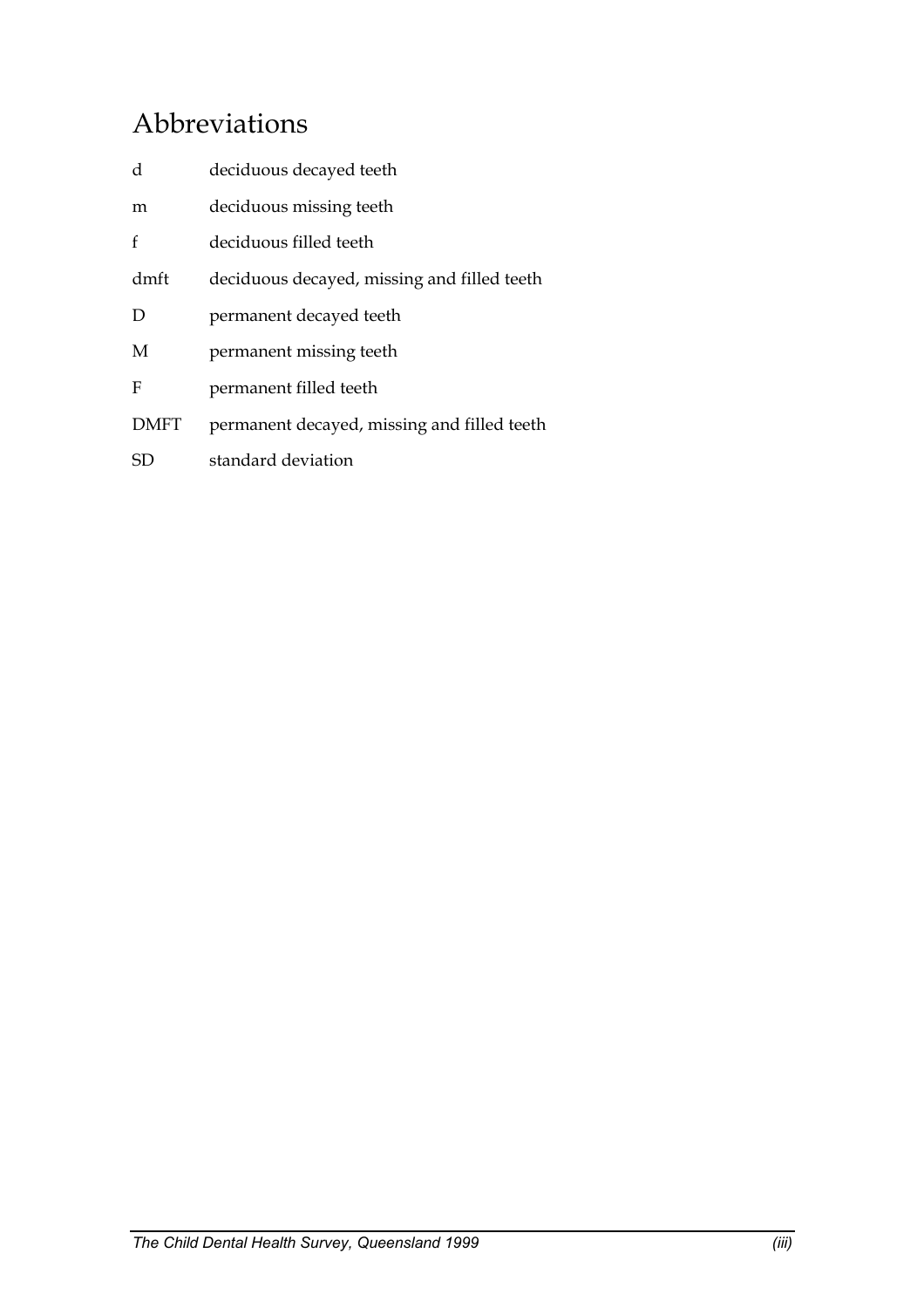# <span id="page-5-0"></span>**Purpose of this report**

This report is part of the annual series providing descriptive statistics concerning child dental health in Queensland. The tables and figures contained in this report describe the demographic composition of the sample, deciduous and permanent caries experience, extent of immediate treatment needs, prevalence of fissure sealants and other relevant information. The report also presents a description of the Survey methods.

The report provides summary statements highlighting differences between the 1998 and 1999 findings. However, it should be noted that no formal hypothesis tests have been undertaken and descriptions of differences between years are intended as a guide to the reader rather than a formal evaluation of trends.

# **Background to the Child Dental Health Survey**

The Child Dental Health Survey, originally established in 1977 by the (then) Commonwealth Department of Health, is intended to provide time-series data for the purpose of monitoring the dental health status of primary school children. The establishment of the Survey coincided with the development of the Australian School Dental Scheme (ASDS), a government-funded program providing dental care for school children. Implicit within the original goals of the Child Dental Health Survey was the collection of routine data from all patients of the ASDS, which was to be administered through each of the State and Territory health authorities. There was no attempt to obtain information about those children not enrolled in the ASDS. From the inception of the Survey, School Dental Service staff have collected data.

The survey has been maintained annually since 1977. Following some changes to the survey procedures by individual State and Territory health authorities (principally in the methods of sampling, but also including some alterations to data items) a redesigned Survey was developed in 1988. At that time responsibility for the management and processing of the Survey was passed to the Dental Statistics and Research Unit (DSRU), an external unit of the Australian Institute of Health and Welfare. In the process of transferring responsibility for the Survey, State and Territory health authorities were encouraged to adopt some limited changes to the types of data collected and to move towards sampling of a proportion of children. By the end of 1991, those changes were adopted uniformly.

# <span id="page-5-1"></span>**Survey methods**

Data for the Child Dental Health Survey were collected during the 1999 calendar year from a sample of patients of the Queensland School Dental Service by dental therapists and dentists. Data items were transcribed from routine clinical records on to Optical Mark Reader (OMR) data sheets.

The AIHW Dental Statistics and Research Unit performed processing and editing of all data forms. Unit record data were forwarded to the DSRU in Adelaide for processing and analysis.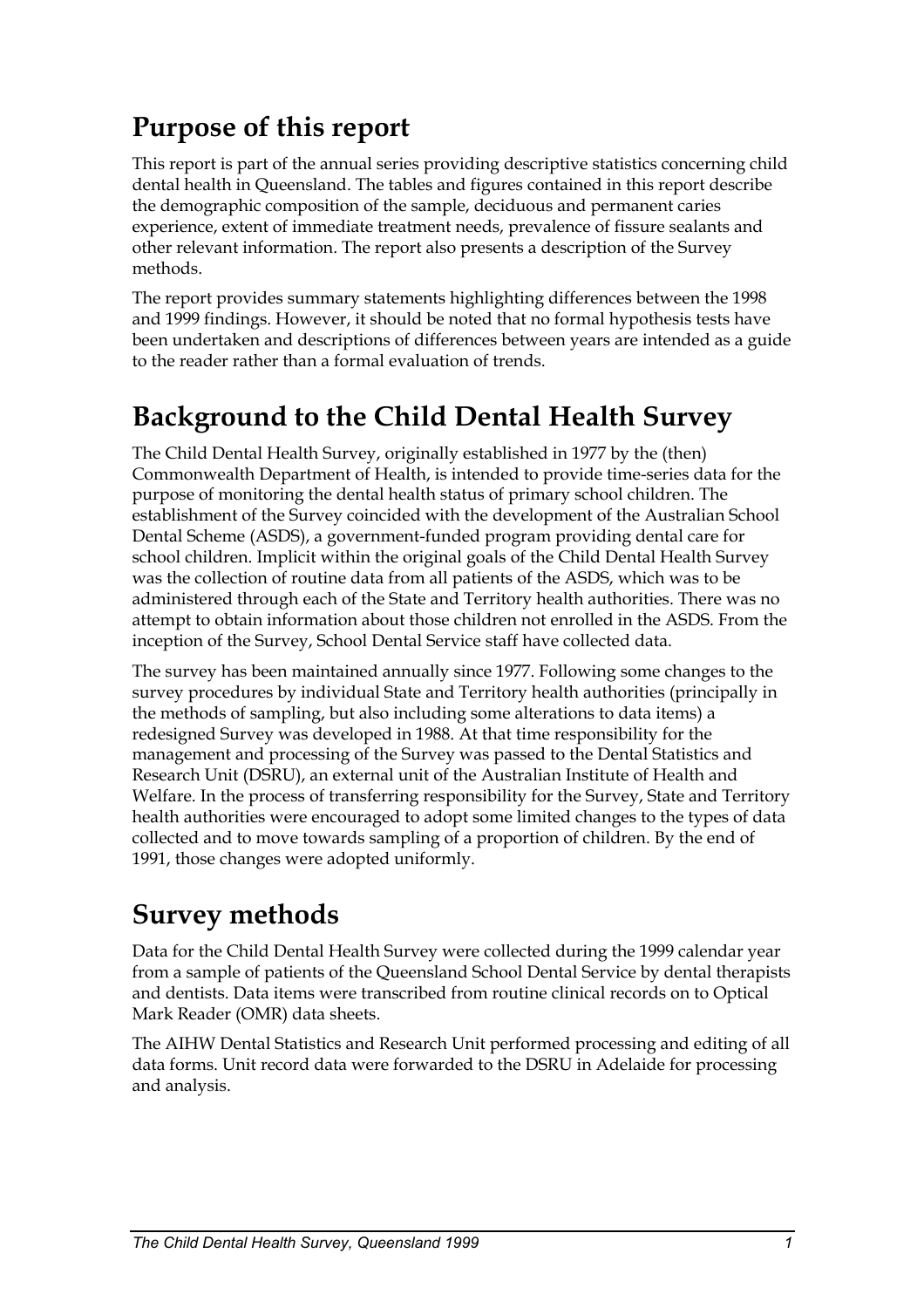# <span id="page-6-0"></span>**Source of subjects and sampling**

It was intended that children throughout Queensland would be sampled at a ratio of approximately 1:15 by selecting those whose date of birth was on either the first or the sixth day of any month. All children with an unknown date of birth were also sampled. Sampling occurred at the time of routine clinical examinations prior to the commencement of any course of care.

The outcome of sampling varied across Queensland Health Service Districts (HSDs) and within these sometimes varied by clinics. HSDs are here grouped according to Health Zones, as shown in Figure 1. The number of children sampled in each district and the sampling procedure predominantly used are given in Table 1. While most HSDs utilised the intended sampling procedure, some clinics in a small number of districts sampled all children with dates of birth between the 1st and 6th of any month. The large number of children sampled from the Gold Coast HSD derived from a full enumeration of 6- and 12-year-olds in this district.

The bulk of the children came from the Brisbane North, Bayside, Gold Coast Logan/Beaudesert, QEII, Sunshine Coast and Townsville HSDs. There were few children sampled from Bundaberg, Cape York, Charters Towers, Fraser Coast, North Burnett, Roma, South Burnett and Tablelands HSDs. Some districts failed to sample any children.

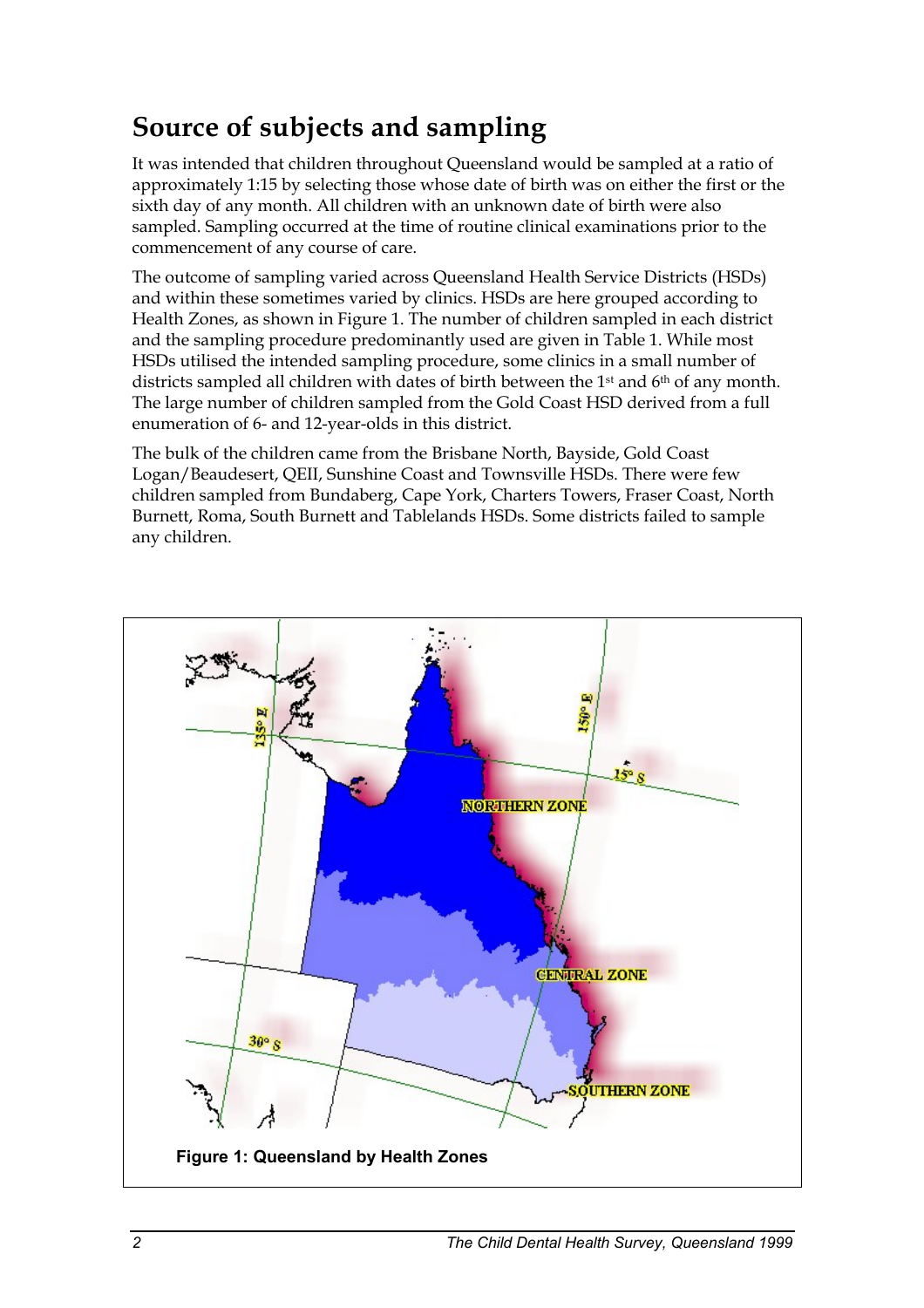| <b>Health Services District</b> | n              | <b>Sampling</b><br>procedure | Per cent sampled<br>at most common<br>sampling procedure | <b>Most common</b><br>sampling ratio |
|---------------------------------|----------------|------------------------------|----------------------------------------------------------|--------------------------------------|
|                                 |                | <b>Northern Zone</b>         |                                                          |                                      |
| Bowen                           | 108            | 1 and $6$                    | 100.0                                                    | 1:15                                 |
| Cairns                          | 247            | 1 and $6$                    | 100.0                                                    | 1:15                                 |
| Cape York                       | 41             | 1 and $6$                    | 100.0                                                    | 1:15                                 |
| <b>Charters Towers</b>          | 43             | 1 and $6$                    | 100.0                                                    | 1:15                                 |
| Innisfail                       | 122            | 1 and $6$                    | 100.0                                                    | 1:15                                 |
| Mackay                          | 652            | 1 and $6$                    | 100.0                                                    | 1:15                                 |
| Moranbah                        | 94             | 1 and $6$                    | 100.0                                                    | 1:15                                 |
| Mount Isa                       | 82             | 1 and $6$                    | 100.0                                                    | 1:15                                 |
| <b>Tablelands</b>               | 64             | 1 and $6$                    | 100.0                                                    | 1:15                                 |
| Townsville                      | 761            | 1 and $6$                    | 99.8                                                     | 1:15                                 |
|                                 |                | <b>Central Zone</b>          |                                                          |                                      |
|                                 |                |                              |                                                          |                                      |
| Banana<br><b>Brisbane North</b> | 72             | 1 and $6$                    | 100.0                                                    | 1:15                                 |
|                                 | 1,138          | 1 and $6$<br>1 and $6$       | 97.5                                                     | 1:15                                 |
| Bundaberg                       | $\overline{2}$ |                              | 100.0                                                    | 1:15                                 |
| Central Highland                | 58             | 1 and $6$                    | 100.0                                                    | 1:15                                 |
| Fraser Coast                    | 12             | 1 and $6$                    | 100.0                                                    | 1:15                                 |
| Gladstone                       | 65             | 1 and $6$                    | 100.0                                                    | 1:15                                 |
| Gympie                          | 237            | 1 and $6$                    | 100.0                                                    | 1:15                                 |
| North Burnett                   | $\mathbf{1}$   | ?                            | 100.0                                                    | $\overline{\phantom{a}}$             |
| Redcliffe/Caboolture            | 360            | 1 and $6$                    | 100.0                                                    | 1:15                                 |
| Rockhampton                     | 263            | 1 and $6$                    | 100.0                                                    | 1:15                                 |
| South Burnett                   | 17             | 1 and $6$                    | 100.0                                                    | 1:15                                 |
| Sunshine Coast                  | 823            | 1 and $6$                    | 100.0                                                    | 1:15                                 |
|                                 |                | <b>Southern Zone</b>         |                                                          |                                      |
| Bayside                         | 890            | 1 and $6$                    | 50.9                                                     | 1:15                                 |
| Charleville                     | 75             | 1 and $6$                    | 72.0                                                     | 1:15                                 |
| Gold Coast                      | 4,010          | All*                         | 79.7                                                     | 1:1                                  |
| Logan/Beaudesert                | 814            | 1 and $6$                    | 100.0                                                    | 1:15                                 |
| Northern Downs                  | 80             | 1 and $6$                    | 100.0                                                    | 1:15                                 |
| QEII                            | 1,406          | 1 and $6$                    | 100.0                                                    | 1:15                                 |
| Roma                            | 25             | 1 and $6$                    | 100.0                                                    | 1:15                                 |
| Southern Downs                  | 367            | 1 and $6$                    | 100.0                                                    | 1:15                                 |
| Toowoomba                       | 608            | 1 and $6$                    | 100.0                                                    | 1:15                                 |
| West Moreton                    | 354            | 1 and $6$                    | 100.0                                                    | 1:15                                 |
| Unknown                         | 296            | 1 and $6$                    | 84.4                                                     | 1:15                                 |

#### <span id="page-7-0"></span>**Table 1: Number of children sampled and sampling procedure by Health Zone and District**

\* 6- and 12-year-old children only sampled at 1:1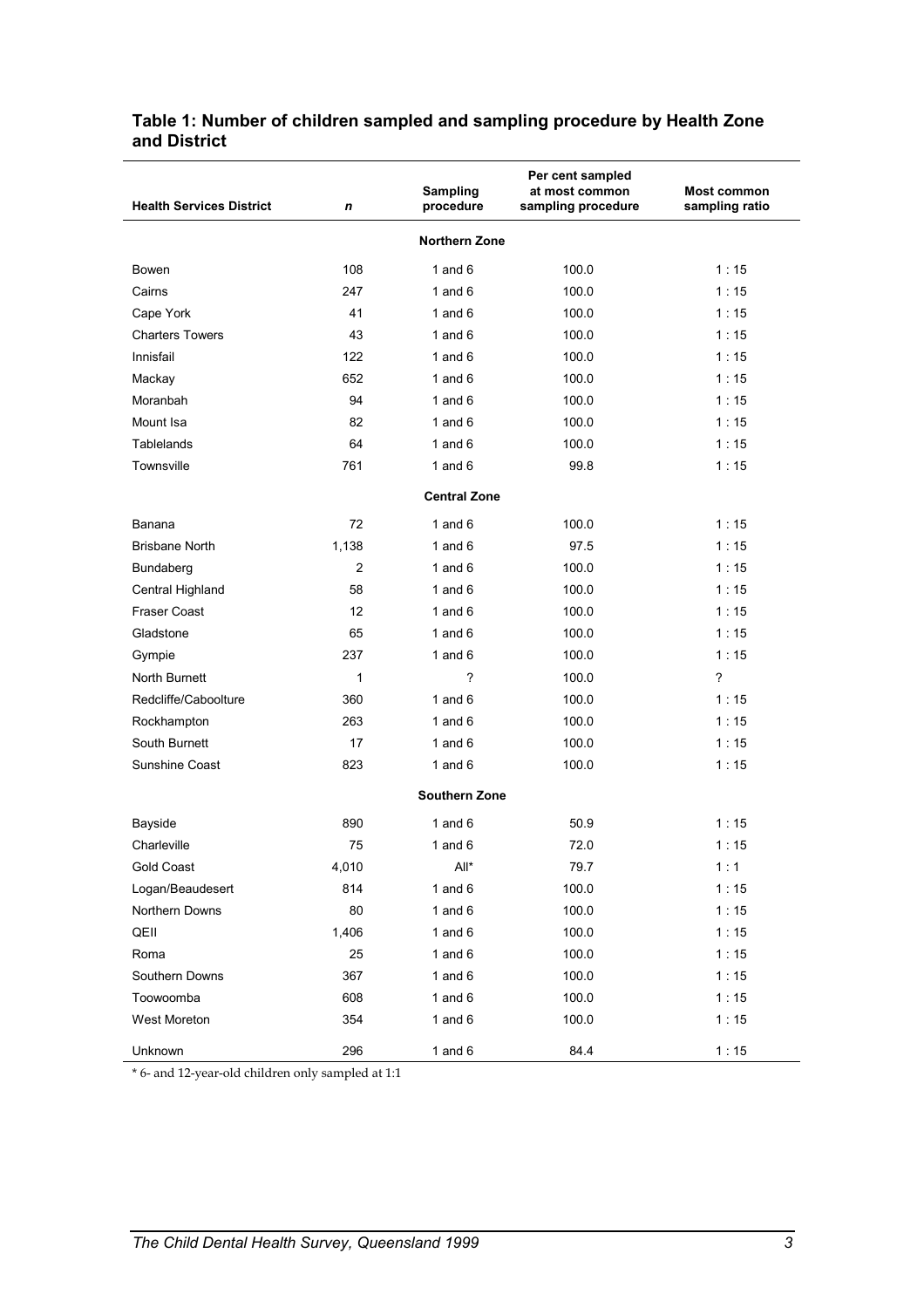

**1998 and 1999 by Health Service District**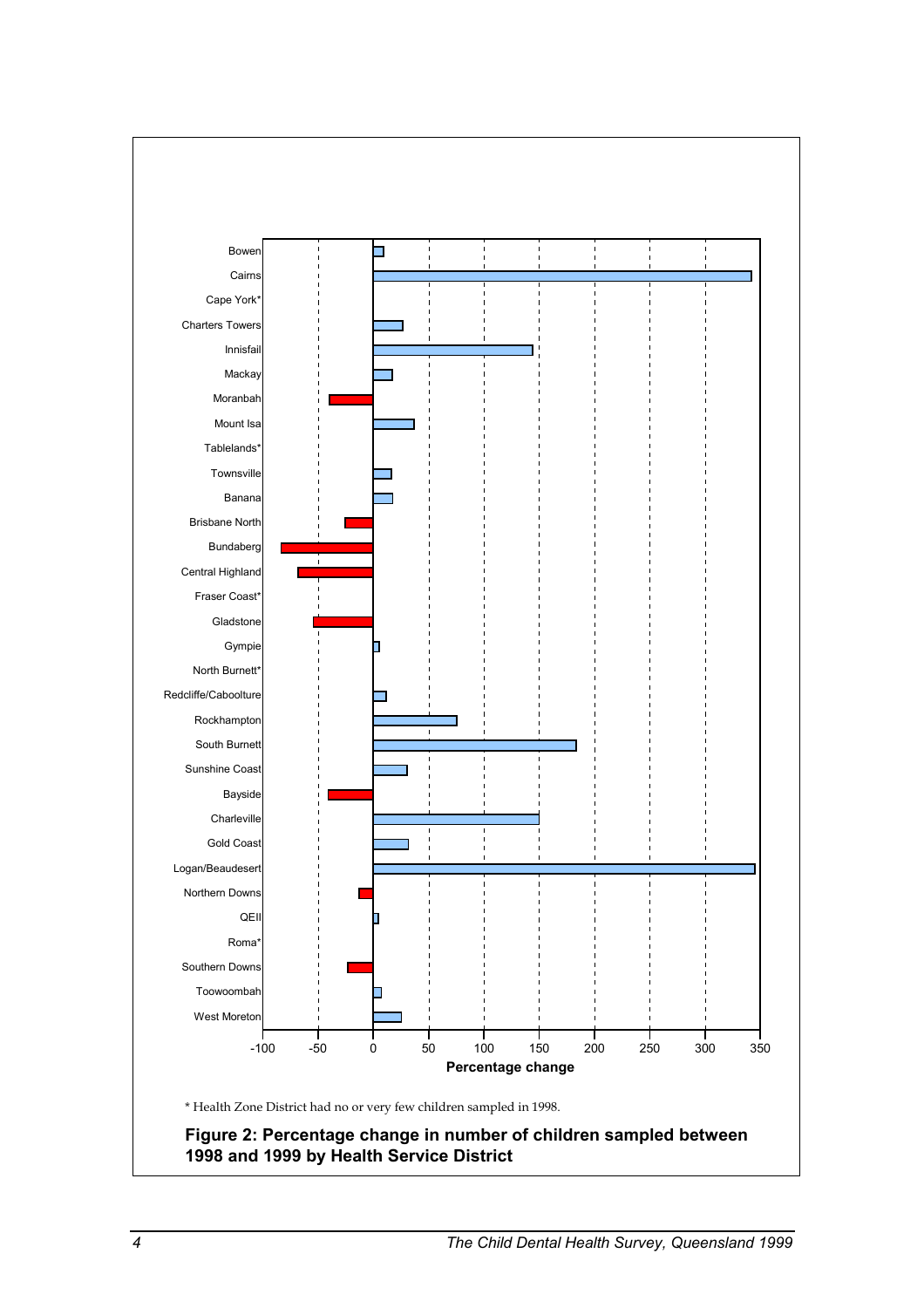#### **Changes since 1998**

Compared to 1998 there were increased numbers of children sampled from Cairns, Gold Coast, Logan/Beaudesert, Townsville and the Sunshine Coast, with fewer children sampled from Bayside, Central Highland and Gladstone. The percentage change in the number of children sampled in each HSD between 1998 and 1999 is shown in Figure 2.

### <span id="page-9-0"></span>**Data items**

Demographic and service provision data items include the child's age, sex and the date of the current and previous examination. Provision was made for recording country of birth and the indigenous status of each child and mother.

Dental health status data items include a count of the number of teeth that were decayed, missing (because of dental caries) or filled (because of dental caries). Separate counts of caries experience were made of deciduous and permanent teeth. A count of the number of permanent teeth with fissure sealants (and which were not decayed or filled) was also made. An additional data item was marked to indicate if the child had a need for immediate treatment, defined as the presence of oral pain or infection, or the likely occurrence of oral pain of infection within four weeks. This would include children requiring treatment for existing pain, dental abscesses, grossly decayed teeth with pulp exposure, avulsed or fractured teeth, or life threatening conditions. All indices follow recommendations made by the World Health Organization (1987) and by Palmer et al. (1984) concerning epidemiological recording of dental conditions. A survey guide was previously issued to all clinics explaining the conventions for data recording. However, there were no formal procedures for training or calibration in the clinical procedures for detection of caries experience. Instead, clinical staff used their own clinical judgement when making decisions about the presence or absence of decayed, missing, filled or fissure sealed teeth.

# **Data preparation**

Prior to OMR scanning a check was made for missing or erroneous data. Where tooth level information was incorrect (e.g. a tooth indicated as both fissure sealed and unerupted), or where required fields were missing, the OMR form was returned to the relevant clinic for correction.

Data were cleaned prior to analysis after a visual check identified a number of cases with erroneous results. In addition, linear regression of age on the number of deciduous and permanent decayed, missing or filled teeth revealed numerous outliers with standardised residuals greater than 3 standard deviations from the mean. A visual check allowed a number of these cases to be corrected where it was evidently a data recording error. A small number of cases that could not be reconciled were deleted from the dataset.

### **Analyses**

Data were analysed to provide age-specific means and percentages for each dental disease index and for periodicity of examinations. Standard deviations were computed for all means. The level of statistical precision for all age-specific estimates was assessed by computing the relative standard error (that is, standard error of the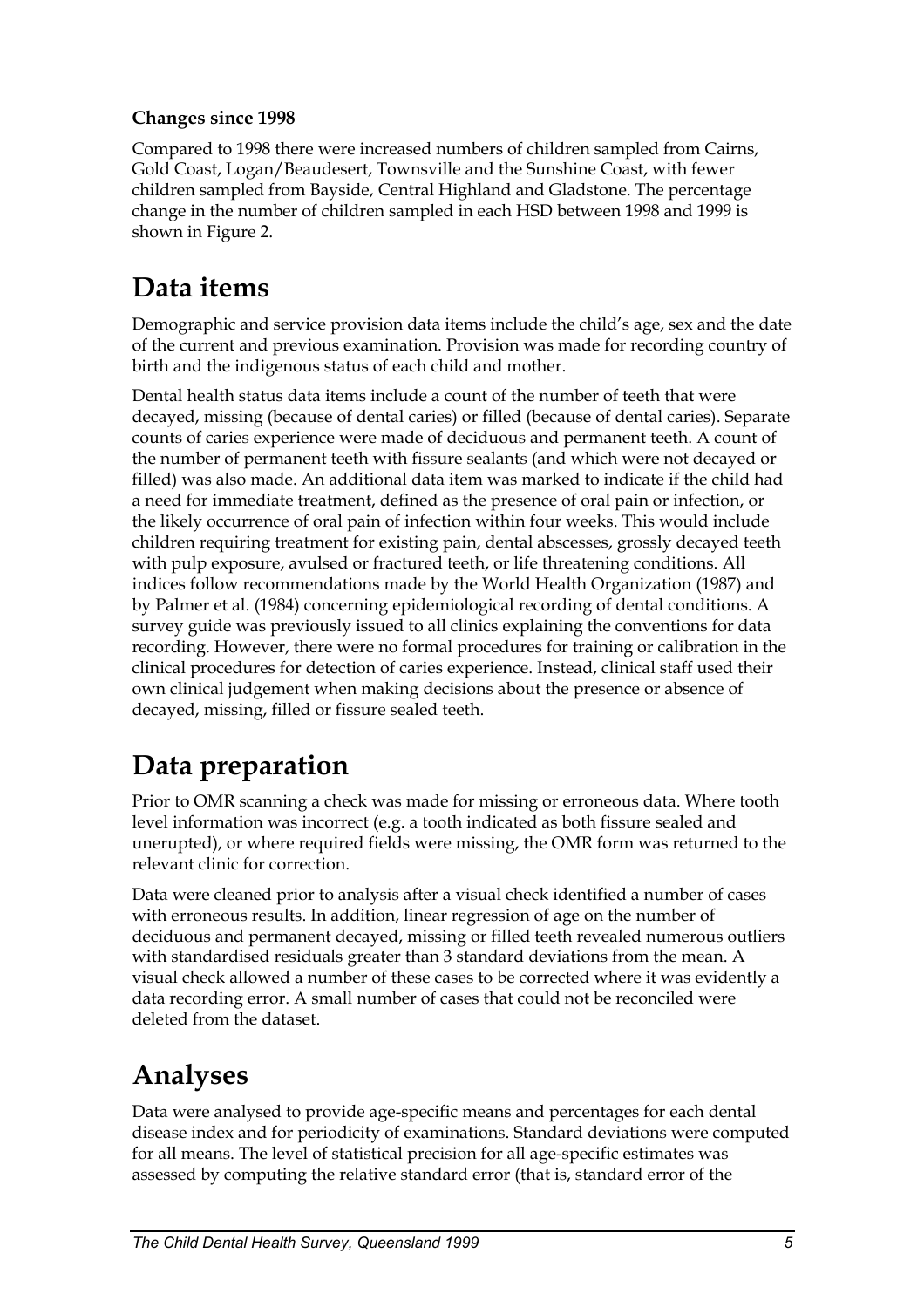estimate divided by the estimate, expressed as a percentage). Estimates with relative standard errors exceeding 40% are marked with an asterisk. These estimates are statistically unreliable and should be interpreted with caution.

A further aspect of the analysis was the weighting of unit records to reflect the sampling procedure. This was necessary because children were sampled using different probabilities of selection. The probability was 1.0 (i.e., selected by full enumeration) for children with an unknown date of birth throughout the state. Elsewhere the probability was approximately 0.066 (*ie* equivalent to the ratio of 1:15) for students sampled according to the intended procedure and approximately 0.2 for students sampled on the basis of dates of birth falling between the 1<sup>st</sup> and 6<sup>th</sup> of any month (i.e., equivalent to the ratio of 1:5). Hence, the weighting process considered the number of students sampled  $(n_i)$  and the number of children in the population (assuming accurate sampling,  $N_i = n_i / [sampling probability]$ ) for each sampling strata. Stratum specific weights,  $w_{i'}$  which could be applied to unit record data, were computed to avoid inflating the sample size. The following formula was used:

$$
w_i = \frac{N_i / n_i}{\sum N_i / \sum n_i}
$$

Weighted records were further weighted to reflect the Estimated Residential Population (ERP) of 5–14-year-olds in each Health Service Division (HSD) in Queensland. District estimates were computed using ERP as at 30 June 1999 by Statistical Local Areas as published by the Australian Bureau of Statistics (2000). The relative sample sizes and population estimates by HSD as a percentage of the total sample and Queensland population are shown in Figure 3.

For 1999, all data were weighted by time since last school dental service examination. This was implemented to counteract potential bias caused by the under-representation of students on longer recall schedules. Children on shorter recall schedules generally have poorer oral health than children on longer recall schedules.

The final unit record weights were applied to all statistics computed for Tables 2 to 9 such that the weighted contribution of each HSD was proportional to the percentage represented by each HSD of the relevant Queensland population. However, analyses of examination periodicity excluded time since last visit in the calculation of the weightings.

Cases from HSDs with very few children sampled were retained in the data set but not weighted by region (i.e. given a weight of 1) because the application of weights was deemed likely to significantly influence the results. As a result, cases from Bundaberg, Fraser Coast, North Burnett, Roma and South Burnett HSDs were not weighted by region.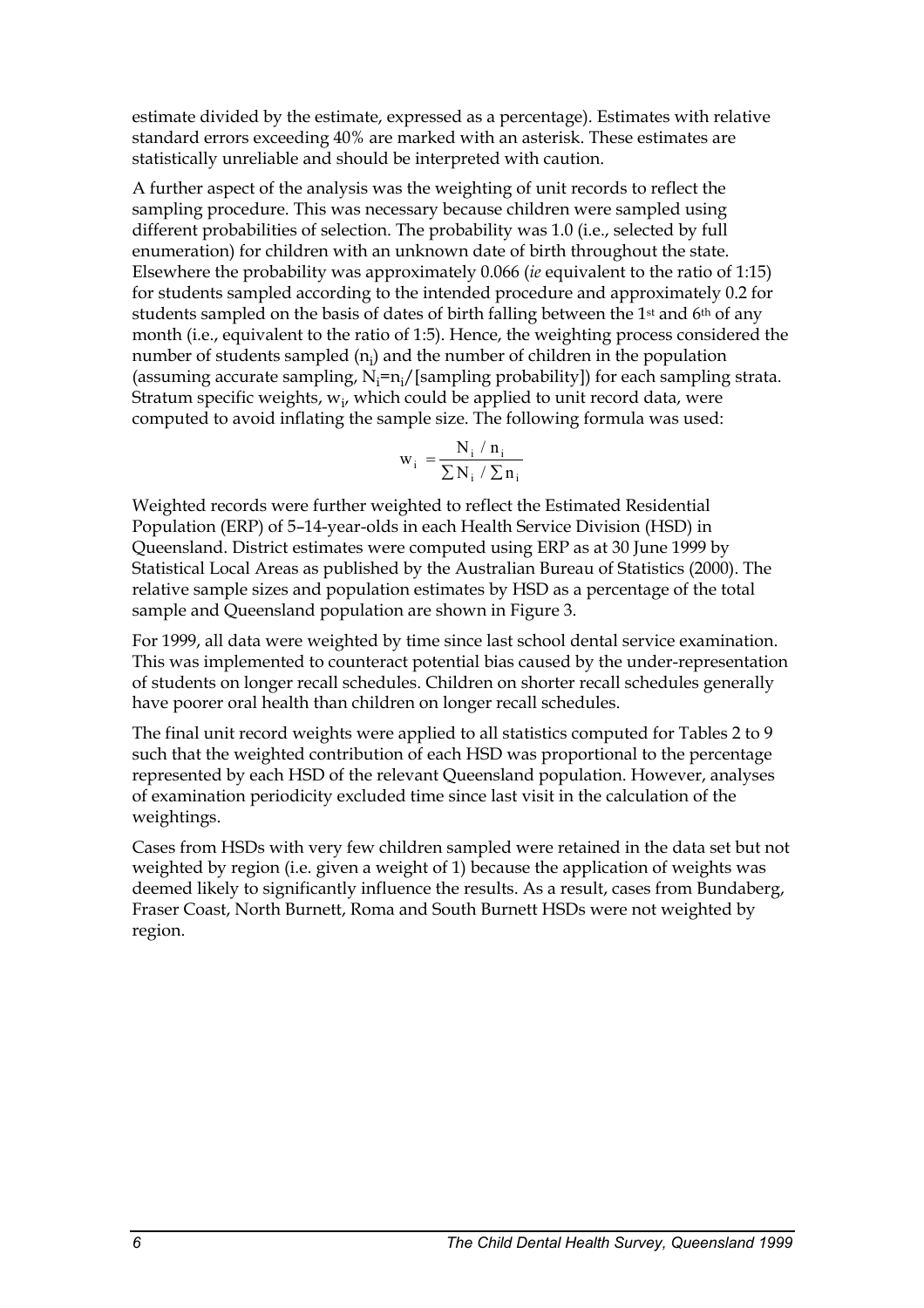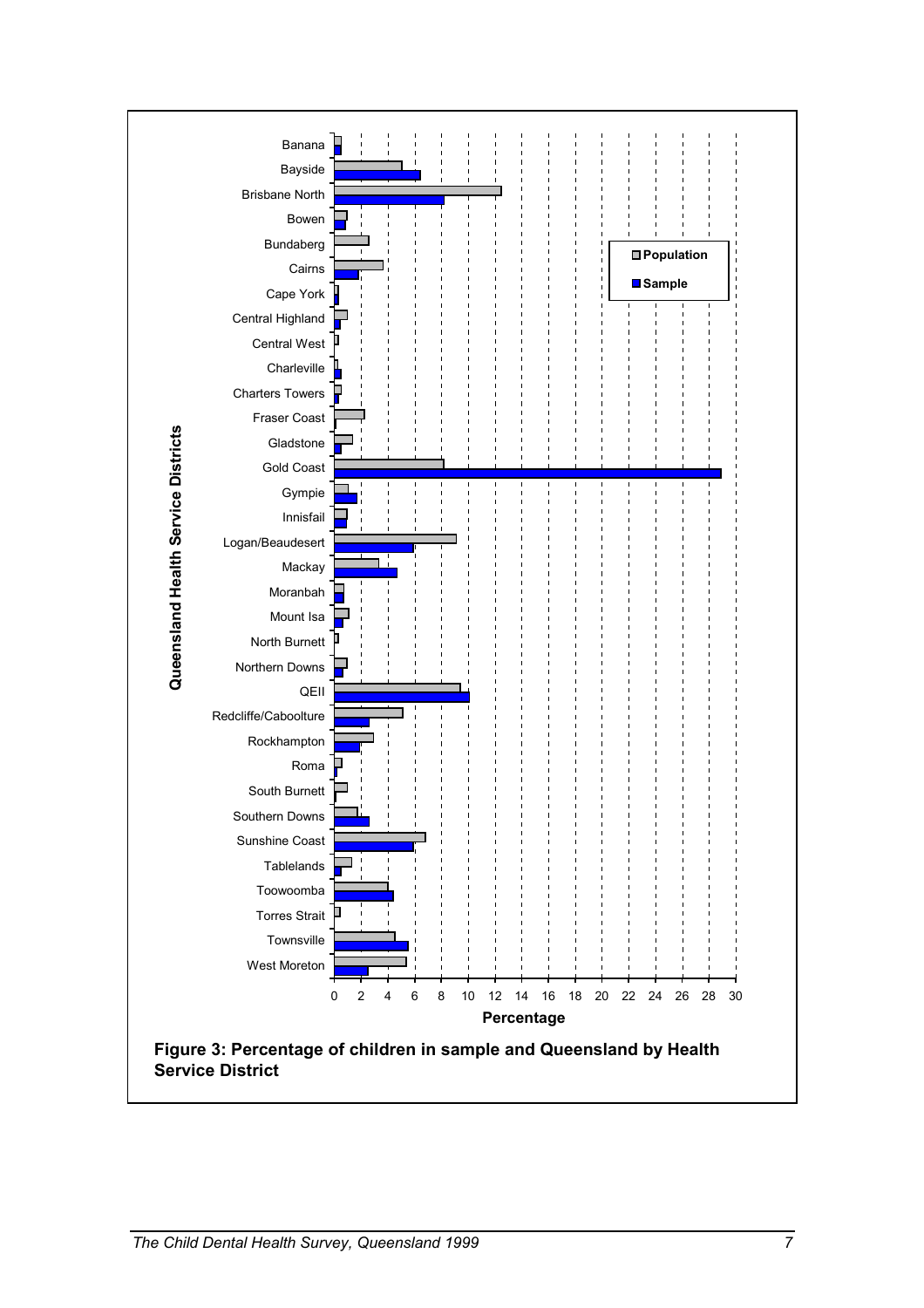### **Demographic composition of the sample**

A total number of 14,189 individual children were sampled during 1999 (see Table 2). The majority of children in the complete sample were aged between 5 and 15 years inclusive (97.1%). There were very small numbers of children aged less than 4 or greater than 15 years. In the weighted distribution, males and females were represented in approximately equal numbers. There was little difference between the average age of males (mean = 8.99) and that of females (mean = 8.92).

The age distribution of the sample reflects the age range of school children who are the principal target group of the Queensland School Dental Service. The small numbers of children aged 4 years or less and 15 years or more results in less reliability of computed statistics for those ages. Furthermore, children in those ages are outside the main target group of the School Dental Service and it is likely that they have some special characteristics that make them less representative of their respective age groups within the Queensland population.

#### **Changes since 1998**

The total number of children sampled in 1999 was 1,760 cases more than for 1998. A considerable increase in the number of children sampled with age only known was a result of more 6- and 12-year-old children being sampled from the Gold Coast region.

There was a reduction in the mean age of the weighted sample, with males and females being 0.23 and 0.32 years younger respectively than in 1998.

|                | Known date of birth |                |                |                | Age only known |                | Weighted no. of children |                |                |
|----------------|---------------------|----------------|----------------|----------------|----------------|----------------|--------------------------|----------------|----------------|
| Age (years)    | <b>Males</b>        | <b>Females</b> | <b>Persons</b> | <b>Males</b>   | <b>Females</b> | <b>Persons</b> | <b>Males</b>             | <b>Females</b> | <b>Persons</b> |
|                | n                   | $\mathbf n$    | $\mathbf n$    | $\mathbf n$    | $\mathbf n$    | n              | n                        | $\mathbf n$    | n              |
| $\overline{2}$ | 0                   | 2              | 2              | $\Omega$       | 0              | 0              | 0                        | $\overline{2}$ | $\overline{2}$ |
| 3              | 6                   | 2              | 8              | $\mathbf 0$    | 0              | 0              | 5                        | $\overline{2}$ | 7              |
| 4              | 147                 | 144            | 291            | 1              | 1              | 2              | 160                      | 157            | 317            |
| 5              | 542                 | 558            | 1,100          | 1              | 3              | 4              | 580                      | 589            | 1,169          |
| 6              | 1,122               | 1,179          | 2,301          | 403            | 434            | 837            | 757                      | 786            | 1,543          |
| 7              | 667                 | 592            | 1,259          | 6              | 5              | 11             | 856                      | 792            | 1,648          |
| 8              | 621                 | 634            | 1,255          | $\overline{7}$ | 4              | 11             | 798                      | 836            | 1,635          |
| 9              | 585                 | 563            | 1,148          | 10             | 6              | 16             | 805                      | 771            | 1,576          |
| 10             | 515                 | 568            | 1,083          | 3              | 3              | 6              | 683                      | 770            | 1,453          |
| 11             | 501                 | 563            | 1,064          | 5              | 6              | 11             | 668                      | 746            | 1,415          |
| 12             | 809                 | 798            | 1,607          | 286            | 238            | 524            | 579                      | 564            | 1,142          |
| 13             | 374                 | 312            | 686            | $\mathbf 0$    | 0              | 0              | 500                      | 427            | 928            |
| 14             | 297                 | 258            | 555            | 4              | 1              | 5              | 419                      | 357            | 776            |
| 15             | 176                 | 158            | 334            | 4              | 1              | 5              | 266                      | 228            | 494            |
| 16             | 20                  | 24             | 44             | 0              | 1              | 1              | 30                       | 36             | 66             |
| 17             | 8                   | 1              | 9              | $\Omega$       | $\Omega$       | 0              | 9                        | 1              | 9              |
| 18             | 1                   | 1              | $\overline{2}$ | $\mathbf 0$    | 0              | 0              | 1                        | 1              | $\overline{2}$ |
| 19             | $\overline{2}$      | 4              | 6              | $\mathbf 0$    | 0              | 0              | $\overline{2}$           | 3              | 5              |
| <b>Total</b>   | 6,393               | 6,361          | 12,754         | 730            | 703            | 1,433          | 7,119                    | 7,068          | 14,187         |

#### <span id="page-12-0"></span>**Table 2: Demographic composition of the sample**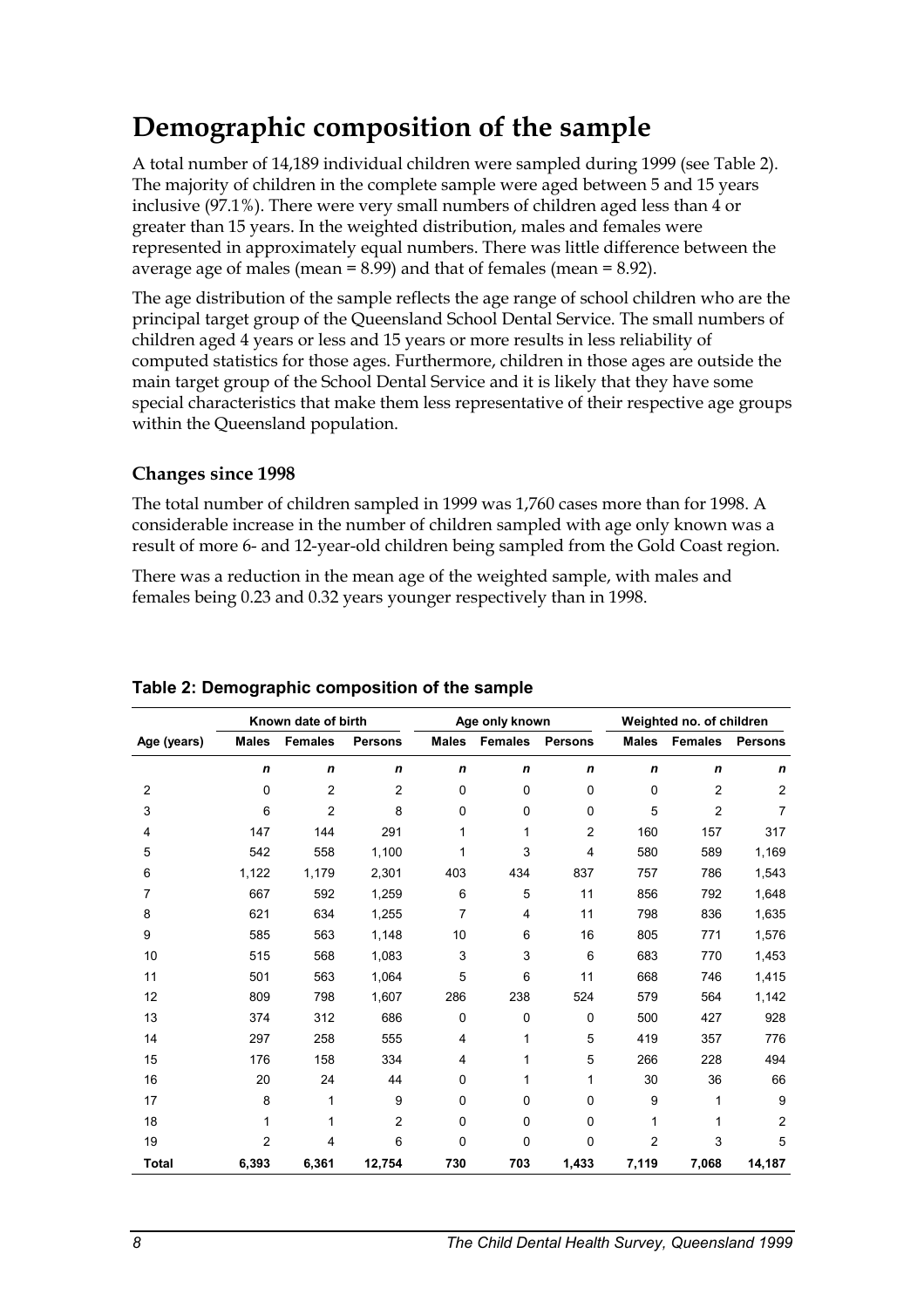# <span id="page-13-0"></span>**Country of birth (including Indigenous status)**

The birthplace/Indigenous status of 75.8% of children was missing or recorded as not known. Australian-born (non-Indigenous) children represented 94.0% of the remainder of the sample (22.7% of the total sample). Students identified as Australianborn Indigenous comprised 2.9% of the total sample. Only small numbers of children were identified as being born outside of Australia.

Due to the small amount of known information concerning the birthplace/Indigenous status of the children's mothers these results are omitted from this report.

#### **Changes since 1998**

There have been few changes in the percentages of children sampled by country of birth between 1998 and 1999.

# <span id="page-13-1"></span>**Deciduous teeth**

Table 3 shows that the mean number of clinically decayed teeth among children aged up to 12 years old declined consistently across age groups, from 1.52 for students aged 5 years of age to 0.17 for 12-year-old students. In contrast, the mean number of filled teeth increased with age, peaking at 1.64 for 8-year-olds before declining to 0.43 for 12-year-olds. Mean dmft scores increased from 2.25 for children aged 5 years to 2.57 for 8-year-olds before declining to 0.62 for 12-year-olds.

Among children with caries experience, the percentage of dmft accounted for by the decayed component declined steadily across age groups, from 79.0% for children aged up to and including 4 years of age to 29.7% for 12-year-olds (Table 4). Between the ages of 5 and 10 the percentage of children free of clinical caries (dmft = 0) ranged from a high of 51.5% among children aged 5 years to a low of 40.6% among 8-year-olds.

Together these distributions suggest that the caries experience of younger children, probably presenting for the first time to the School Dental Service, is mostly represented by untreated decay, and that this is managed in later years to achieve a relatively low frequency of untreated decay.

| Age      | <b>Children</b> | Decayed (d) |           | Missing (m) |           | Filled (f) |           | dmft |           |
|----------|-----------------|-------------|-----------|-------------|-----------|------------|-----------|------|-----------|
|          | $\mathbf n$     | mean        | <b>SD</b> | mean        | <b>SD</b> | mean       | <b>SD</b> | mean | <b>SD</b> |
| $\leq 4$ | 326             | 1.91        | 3.37      | 0.11        | 0.62      | 0.41       | 1.43      | 2.43 | 3.92      |
| 5        | 1.169           | 1.52        | 2.73      | 0.10        | 0.58      | 0.63       | 1.65      | 2.25 | 3.41      |
| 6        | 1.543           | 1.21        | 2.17      | 0.09        | 0.59      | 0.94       | 1.86      | 2.24 | 3.17      |
| 7        | 1.648           | 0.97        | 1.70      | 0.14        | 0.75      | 1.36       | 2.10      | 2.47 | 3.09      |
| 8        | 1.635           | 0.81        | 1.39      | 0.12        | 0.73      | 1.64       | 2.25      | 2.57 | 3.06      |
| 9        | 1.576           | 0.66        | 1.20      | 0.11        | 0.81      | 1.55       | 2.18      | 2.33 | 2.82      |
| 10       | 1.453           | 0.49        | 1.03      | 0.04        | 0.54      | 1.20       | 1.85      | 1.73 | 2.43      |
| 11       | 1.415           | 0.30        | 0.76      | $0.01*$     | $0.11*$   | 0.80       | 1.57      | 1.11 | 1.95      |
| 12       | 1,142           | 0.17        | 0.56      | $0.02*$     | $0.36*$   | 0.43       | 1.09      | 0.62 | 1.43      |

**Table 3: Deciduous dentition – decayed, missing and filled teeth by age** 

 $*$  relative standard error  $> 40\%$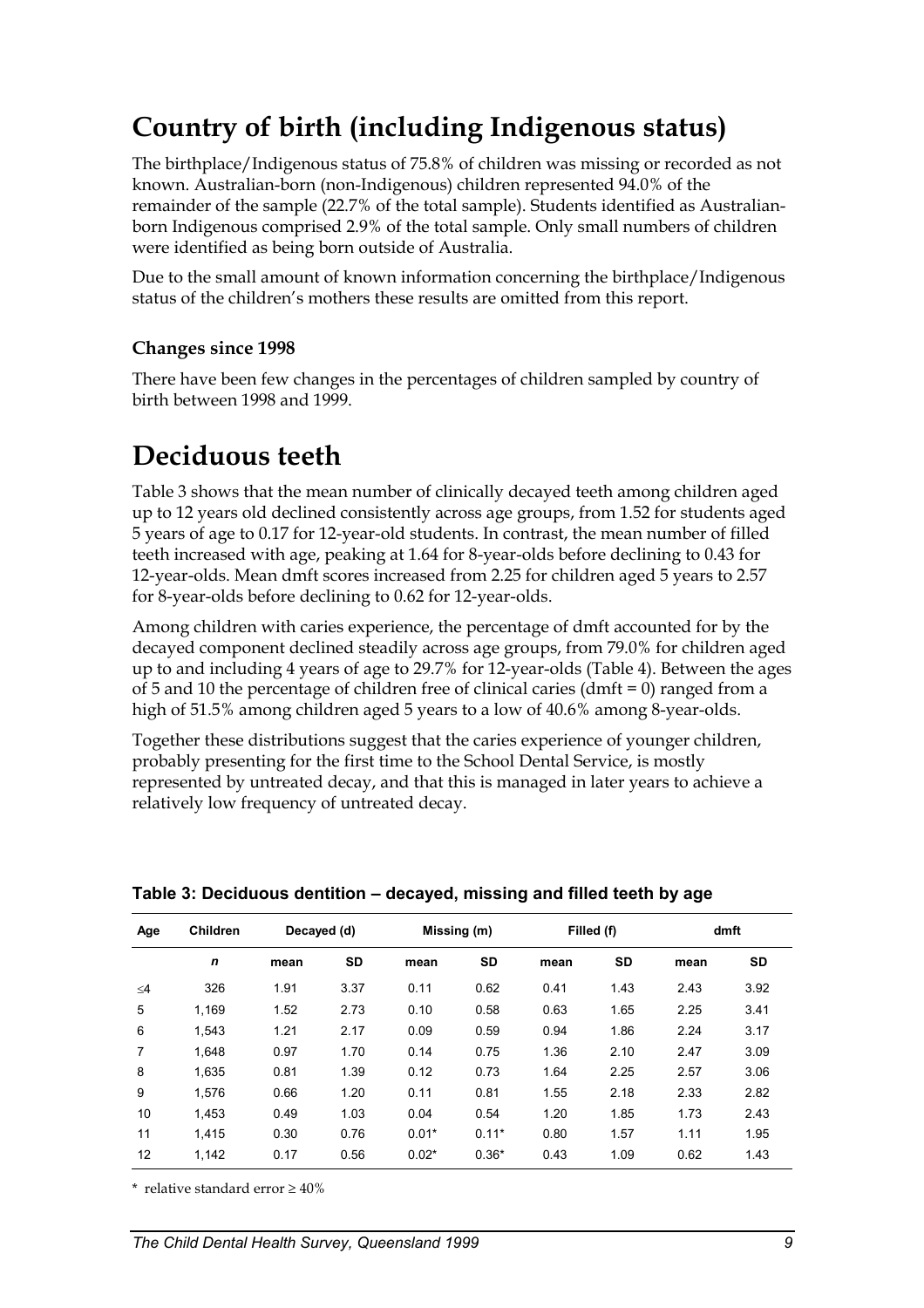| Age            |     | d/dmft | $dmft = 0$   |      |  |  |
|----------------|-----|--------|--------------|------|--|--|
|                | n   | $\%$   | $\mathsf{n}$ | %    |  |  |
| $\leq 4$       | 140 | 79.0   | 326          | 56.9 |  |  |
| 5              | 566 | 70.1   | 1,169        | 51.5 |  |  |
| 6              | 812 | 57.2   | 1,543        | 47.4 |  |  |
| $\overline{7}$ | 929 | 40.7   | 1,648        | 43.7 |  |  |
| 8              | 971 | 33.8   | 1,635        | 40.6 |  |  |
| 9              | 920 | 32.8   | 1,576        | 41.6 |  |  |
| 10             | 743 | 31.2   | 1,453        | 48.8 |  |  |
| 11             | 531 | 30.6   | 1,415        | 62.5 |  |  |
| 12             | 274 | 29.7   | 1,142        | 76.1 |  |  |

**Table 4: Deciduous dentition – caries experience indices by age** 

#### **Changes since 1998**

There were large changes in the mean number of decayed and dmf teeth between 1998 and 1999, with increases shown by all age groups up to age 9. Children up to age 9 also demonstrated an increased mean number of missing teeth. In contrast, children aged between 7 and 11 had a lower mean number of filled teeth in 1999 than in 1998. The percentage of children with dmft = 0 was lower for some of the younger age groups in 1999, compared to 1998.

### <span id="page-14-0"></span>**Permanent teeth**

The mean number of clinically detectable decayed teeth increased with increasing age (see Table 5), ranging from 0.02 among 5-year-old children up to 0.77 for students aged 16 to 19 years old. Similarly, across the same age range, the mean number of teeth with fillings increased with age, ranging from 0.02 to 1.60. DMFT scores increased from 0.05 among 5-year-olds to 2.51 for the oldest age group. The mean DMFT score for 12-yearold students was 1.30. Among students aged 10 to 15 years, the age-associated increase in mean DMFT was greater than the pattern observed for the younger half of the age range. This suggests either that caries activity accelerates after the age of 10, or that these older children represent a cohort with a higher historical caries experience. However, this trend is also affected by the increasing number of permanent teeth at risk, and increasing years at risk, which occur with increasing age.

The percentage of children free of clinically detectable caries in the permanent dentition (DMFT = 0) declined with increasing age of the children (Table 6). It is noteworthy that for age groups up to 12 years, more than 50% of children in any age group were free of clinical caries in the permanent dentition (DMFT = 0). The percentage of DMFT present as untreated clinically detectable decay (D/DMFT) decreased from 81.2% for 6-year-olds to a low of 29.3% for the oldest children in the sample.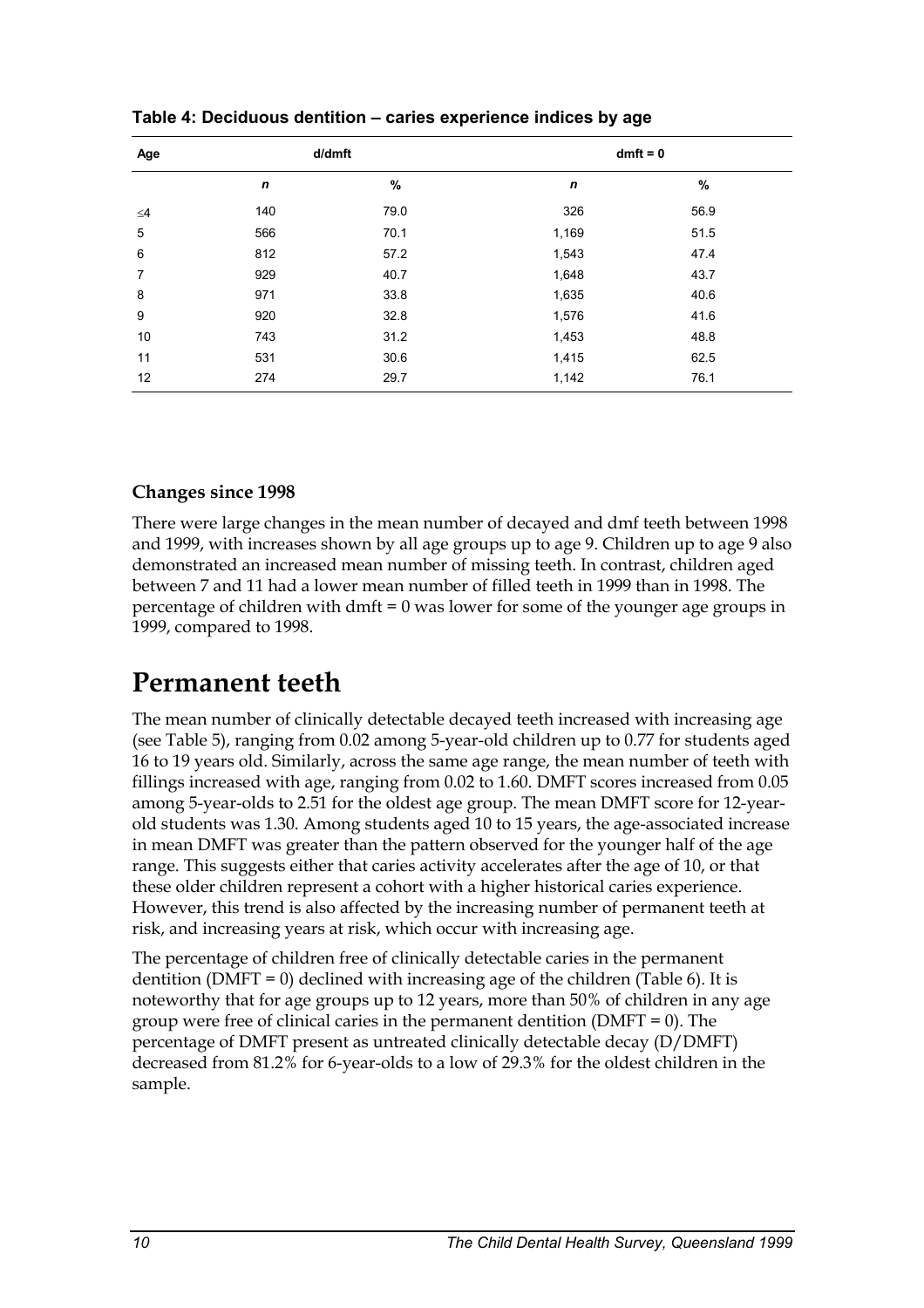| Age       | <b>Children</b> | Decayed (D) |      | Missing (M) |                   | Filled (F) |           | <b>DMFT</b> |      |
|-----------|-----------------|-------------|------|-------------|-------------------|------------|-----------|-------------|------|
|           | $\mathbf n$     | mean        | SD   | mean        | SD                | mean       | <b>SD</b> | mean        | SD   |
| 5         | 1,169           | 0.02        | 0.24 | 0.00        | $0.10*$           | 0.02       | 0.18      | 0.05        | 0.41 |
| 6         | 1.543           | 0.10        | 0.44 |             | $\qquad \qquad -$ | 0.04       | 0.41      | 0.14        | 0.62 |
| 7         | 1,648           | 0.18        | 0.56 | $0.01*$     | $0.13*$           | 0.06       | 0.35      | 0.25        | 0.69 |
| 8         | 1,635           | 0.24        | 0.70 | $0.01*$     | $0.16*$           | 0.16       | 0.57      | 0.41        | 1.00 |
| 9         | 1.576           | 0.28        | 0.71 | $0.01*$     | $0.18*$           | 0.27       | 0.75      | 0.56        | 1.14 |
| 10        | 1,453           | 0.31        | 0.80 | 0.02        | 0.26              | 0.38       | 0.89      | 0.71        | 1.32 |
| 11        | 1,415           | 0.41        | 0.92 | 0.03        | 0.33              | 0.57       | 1.09      | 1.01        | 1.56 |
| 12        | 1,142           | 0.54        | 1.19 | 0.08        | 0.55              | 0.68       | 1.19      | 1.30        | 1.91 |
| 13        | 928             | 0.71        | 1.34 | 0.07        | 0.47              | 1.01       | 1.51      | 1.79        | 2.42 |
| 14        | 776             | 0.64        | 1.42 | 0.12        | 0.68              | 1.08       | 1.64      | 1.84        | 2.51 |
| 15        | 494             | 0.69        | 1.40 | 0.13        | 0.61              | 1.41       | 1.97      | 2.24        | 2.87 |
| $\geq$ 16 | 82              | 0.77        | 1.72 | $0.14*$     | $0.62*$           | 1.60       | 2.39      | 2.51        | 3.35 |

**Table 5: Permanent dentition – decayed, missing and filled teeth by age** 

\* relative standard error  $\geq 40\%$ 

| Age            | <b>D/DMFT</b>    |      | $DMFT = 0$       |      |  |  |
|----------------|------------------|------|------------------|------|--|--|
|                | $\boldsymbol{n}$ | $\%$ | $\boldsymbol{n}$ | %    |  |  |
| 5              | 23               | 53.7 | 1,169            | 98.1 |  |  |
| 6              | 113              | 81.2 | 1,543            | 92.7 |  |  |
| $\overline{7}$ | 229              | 76.9 | 1,648            | 86.1 |  |  |
| 8              | 331              | 58.0 | 1,635            | 79.8 |  |  |
| 9              | 415              | 54.5 | 1,576            | 73.7 |  |  |
| 10             | 471              | 42.5 | 1,453            | 67.6 |  |  |
| 11             | 611              | 41.0 | 1,415            | 56.8 |  |  |
| 12             | 552              | 41.2 | 1,142            | 51.6 |  |  |
| 13             | 512              | 37.7 | 928              | 44.8 |  |  |
| 14             | 461              | 31.2 | 776              | 40.6 |  |  |
| 15             | 290              | 31.5 | 494              | 41.3 |  |  |
| $\geq$ 16      | 47               | 29.3 | 82               | 42.8 |  |  |

**Table 6: Permanent dentition – caries experience indices by age** 

#### **Changes since 1998**

There were several increases, some large, in both clinically detectable decay and DMFT scores between 1998 and 1999 for children aged between 8 and 13 years. Mean filled scores, in contrast, decreased for several age groups with increases occurring only for children aged 9 and 13. As a result of these changes, increases in the percentage of DMFT expressed as decay occurred for the majority of age groups and for all age groups between 6 and 13. There were inconsistent changes in the percentages of children with DMFT = 0, with decreases for children aged 9, 11, 12 and 13 and increases for children aged 10, 15 and 16 years and older.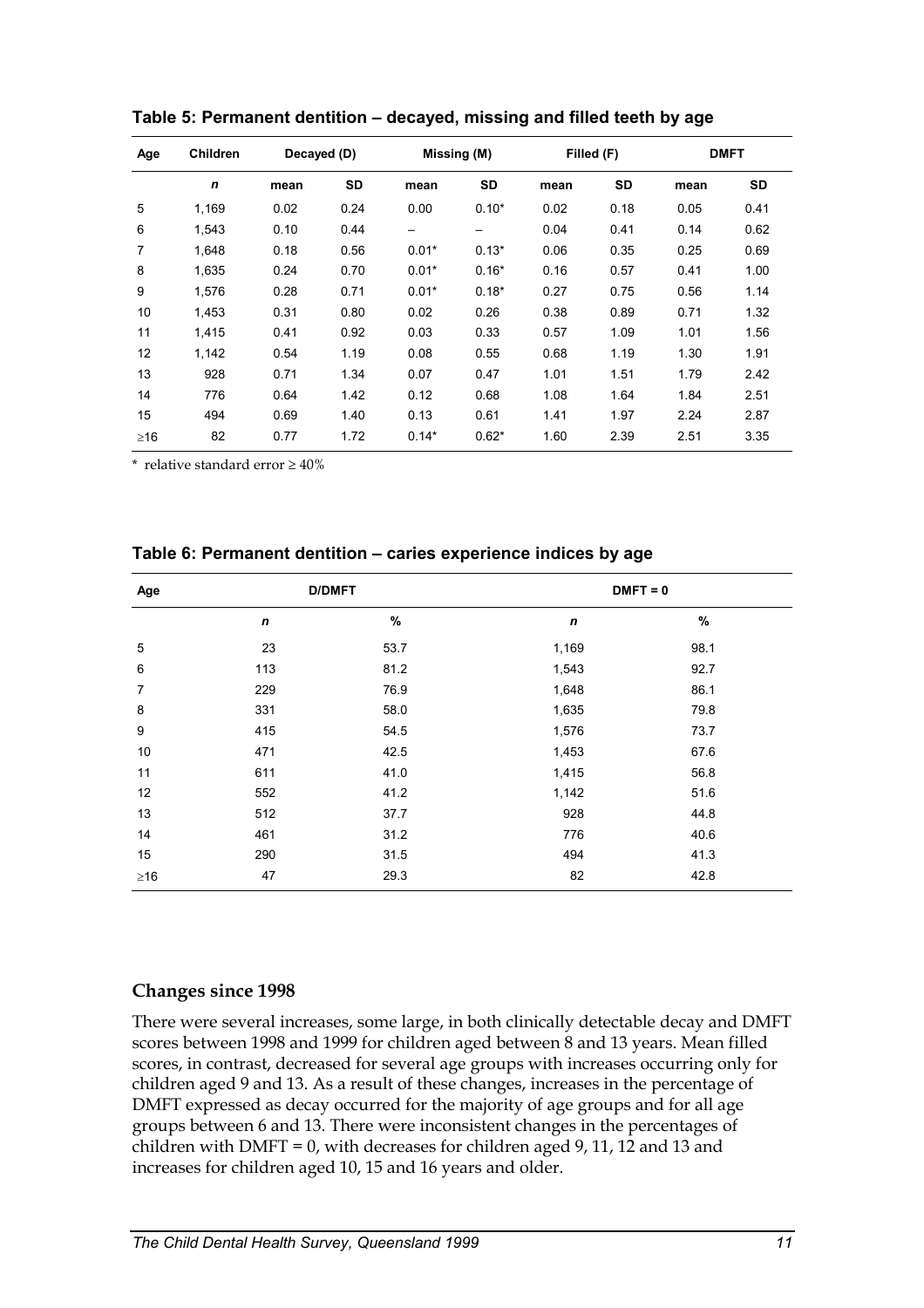# **All teeth**

Untreated clinical decay in the combined deciduous and permanent dentitions  $(d+D \ge 1)$  existed for between 27.1% and 42.7% of the sample (see Table 7). The greatest likelihood of untreated decay occurred for children aged 8 where 42.7% had d+D of 1 or more. The most extensive levels of untreated clinical decay occurred in the youngest children with the percentage of children with d+D = 5+ generally decreasing with increasing age of the children.

More than 93% of students aged up to 12 years had no deciduous or permanent teeth missing due to caries. However, smaller percentages avoided having fillings, and this was associated with age. An increase in the percentage of children presenting with fillings was seen up to the age of 8, a decline occurred to the age of 12, followed by a subsequent increase. Children aged 8 and 9 had the most fillings, with approximately 51% of these children having at least one filling present.

There was a reasonably consistent decline in the percentage of children with no clinical caries experience in either their deciduous or permanent dentition  $(dmft+DMFT = 0)$ , from 56.9% of 2–4-year-olds to 34.5% of 9-year-olds, with the percentage subsequently increasing to 42.0% for 13-year-olds.

#### **Changes since 1998**

There were increases in the percentages of clinically detectable decay between 1998 and 1999 for several age groups. However, inconsistent changes between 1998 and 1999 were evident in the percentages of children with dmft+DMFT = 0, with increases (greater than 3%) for four age groups ( $\leq 4$ , 10, 15 and  $\geq 16$ ) and decreases for four age groups (5, 6, 7 and 11).

|                |                 |               | $d+D =$ |              |               |        |               |           |         |                     |
|----------------|-----------------|---------------|---------|--------------|---------------|--------|---------------|-----------|---------|---------------------|
| Age            | <b>Children</b> | 0             | 1       | $\mathbf{2}$ | 3             | 4      | $5+$          | $m+M = 0$ | $f+F=0$ | dmft+<br>$DMFT = 0$ |
|                | $\mathbf n$     | $\frac{9}{6}$ | %       | $\%$         | $\frac{9}{6}$ | $\%$   | $\frac{9}{6}$ | $\%$      | %       | %                   |
| $\leq$ 4       | 326             | 61.5          | 8.1     | 5.6          | 2.2           | 5.6    | 17.1          | 96.1      | 88.0    | 56.9                |
| 5              | 1,169           | 58.8          | 10.8    | 9.7          | 5.4           | 3.6    | 11.6          | 95.2      | 80.3    | 51.0                |
| 6              | 1,543           | 57.9          | 12.8    | 10.7         | 5.6           | 4.7    | 8.4           | 96.2      | 69.6    | 46.0                |
| $\overline{7}$ | 1,648           | 57.7          | 12.9    | 12.7         | 6.0           | 4.0    | 6.6           | 93.5      | 58.0    | 41.2                |
| 8              | 1,635           | 57.3          | 17.2    | 9.9          | 6.8           | 3.4    | 5.3           | 94.2      | 47.8    | 37.2                |
| 9              | 1,576           | 59.0          | 17.5    | 9.6          | 5.8           | 4.6    | 3.6           | 96.2      | 48.3    | 34.5                |
| 10             | 1,453           | 62.6          | 19.2    | 7.5          | 4.9           | 2.6    | 3.2           | 97.5      | 49.6    | 37.5                |
| 11             | 1,415           | 64.0          | 18.8    | 9.8          | 2.9           | 2.5    | 2.1           | 98.2      | 53.2    | 39.4                |
| 12             | 1,142           | 65.6          | 16.7    | 9.2          | 4.5           | 1.5    | 2.5           | 96.3      | 56.7    | 41.1                |
| 13             | 928             | 64.6          | 16.2    | 8.6          | 6.0           | 1.4    | 3.2           | 96.7      | 54.0    | 42.0                |
| 14             | 776             | 71.7          | 12.9    | 6.2          | 2.9           | 3.0    | 3.3           | 94.8      | 53.0    | 38.7                |
| 15             | 494             | 68.1          | 13.0    | 9.5          | 3.9           | 2.0    | 3.5           | 93.4      | 50.1    | 39.4                |
| $\geq$ 16      | 82              | 72.9          | 10.4    | $6.3*$       | $0.8*$        | $1.0*$ | 8.6           | 94.3      | 50.7    | 40.7                |

<span id="page-16-0"></span>**Table 7: All teeth – age-specific caries experience** 

 $*$  relative standard error  $>40\%$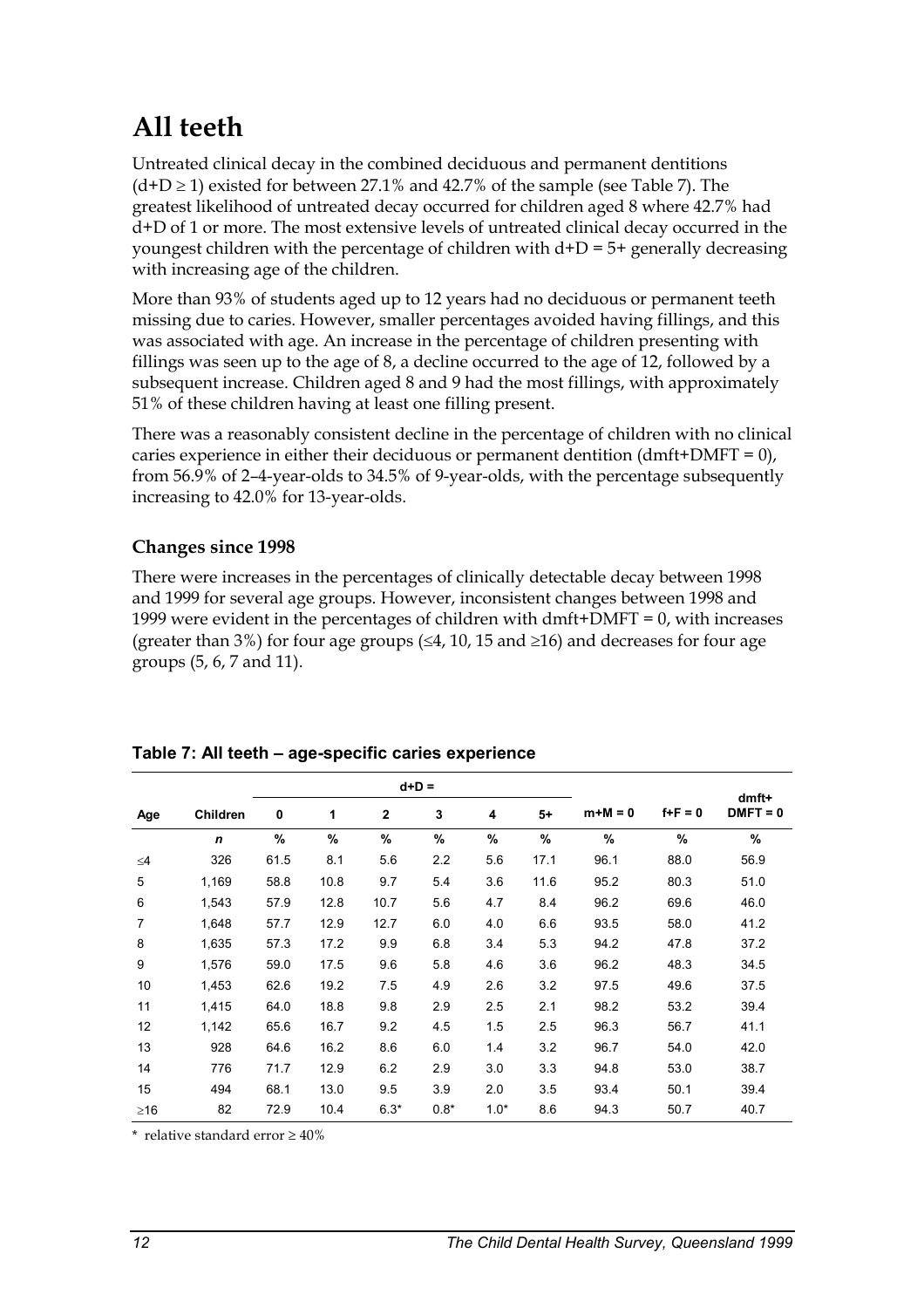## **Fissure sealants**

The mean number of fissure sealants per child (see Table 8) shows a bimodal distribution, peaking for 11- and 14-year-olds. Children with some clinical caries experience (DMFT =  $1+$ ) were more likely to have fissure sealants than those with no clinical caries experience (DMFT =  $0$ ) across all age groups. This is consistent with the targeting of sealants to children with greater disease experience.

|           |                 |      |                 | <b>Students with sealants</b> |            |               |      |  |
|-----------|-----------------|------|-----------------|-------------------------------|------------|---------------|------|--|
| Age       | <b>Children</b> |      | <b>Sealants</b> |                               | $DMFT = 0$ | $DMFT \geq 1$ |      |  |
|           | $\mathbf n$     | mean | <b>SD</b>       | $\mathbf n$                   | %          | $\mathbf n$   | %    |  |
| 6         | 1,543           | 0.10 | 0.58            | 1,430                         | 3.2        | 113           | 12.3 |  |
| 7         | 1,648           | 0.48 | 1.31            | 1,419                         | 14.9       | 229           | 18.3 |  |
| 8         | 1,635           | 0.78 | 1.51            | 1,304                         | 24.6       | 331           | 36.4 |  |
| 9         | 1,570           | 0.81 | 1.41            | 1,161                         | 28.6       | 409           | 33.7 |  |
| 10        | 1,453           | 0.83 | 1.75            | 982                           | 25.8       | 471           | 39.5 |  |
| 11        | 1,415           | 0.93 | 1.89            | 804                           | 29.0       | 611           | 35.3 |  |
| 12        | 1,142           | 0.91 | 2.25            | 590                           | 28.1       | 552           | 30.1 |  |
| 13        | 928             | 0.84 | 1.68            | 416                           | 24.2       | 512           | 30.2 |  |
| 14        | 776             | 1.12 | 1.87            | 315                           | 26.5       | 461           | 46.5 |  |
| 15        | 494             | 1.08 | 1.86            | 204                           | 29.9       | 290           | 40.5 |  |
| $\geq 16$ | 82              | 0.84 | 1.54            | 35                            | 12.9       | 47            | 38.1 |  |

#### **Table 8: Fissure sealants – age-specific experience**

#### **Changes since 1998**

The mean number of fissure sealants was higher for most age groups in 1999 than in 1998, with large increases for children aged between 9 and 12. This was mostly accompanied by increases in the percentage of children with fissure sealants and was seen for both those children without and those with caries experience.

### **Immediate treatment needs**

As can be seen from Table 9, immediate treatment needs were observed for between 5.4% and 10.3% of children aged 5–15 years. These children had a higher mean dmft and mean DMFT and, for most age groups, a higher percentage with 5 or more decayed teeth in comparison with the overall sample. These patterns of caries experience support the view that caries constitutes a substantial burden of disease for this minority of children, and that it presumably contributes to immediate needs for treatment of pain or infection.

#### **Changes since 1998**

The percentages of children with immediate treatment needs were similar for almost all age groups than in 1998. However, compared to 1998, in 1999 mean dmft and DMFT scores were higher for a number of age groups with many of these increases being substantial.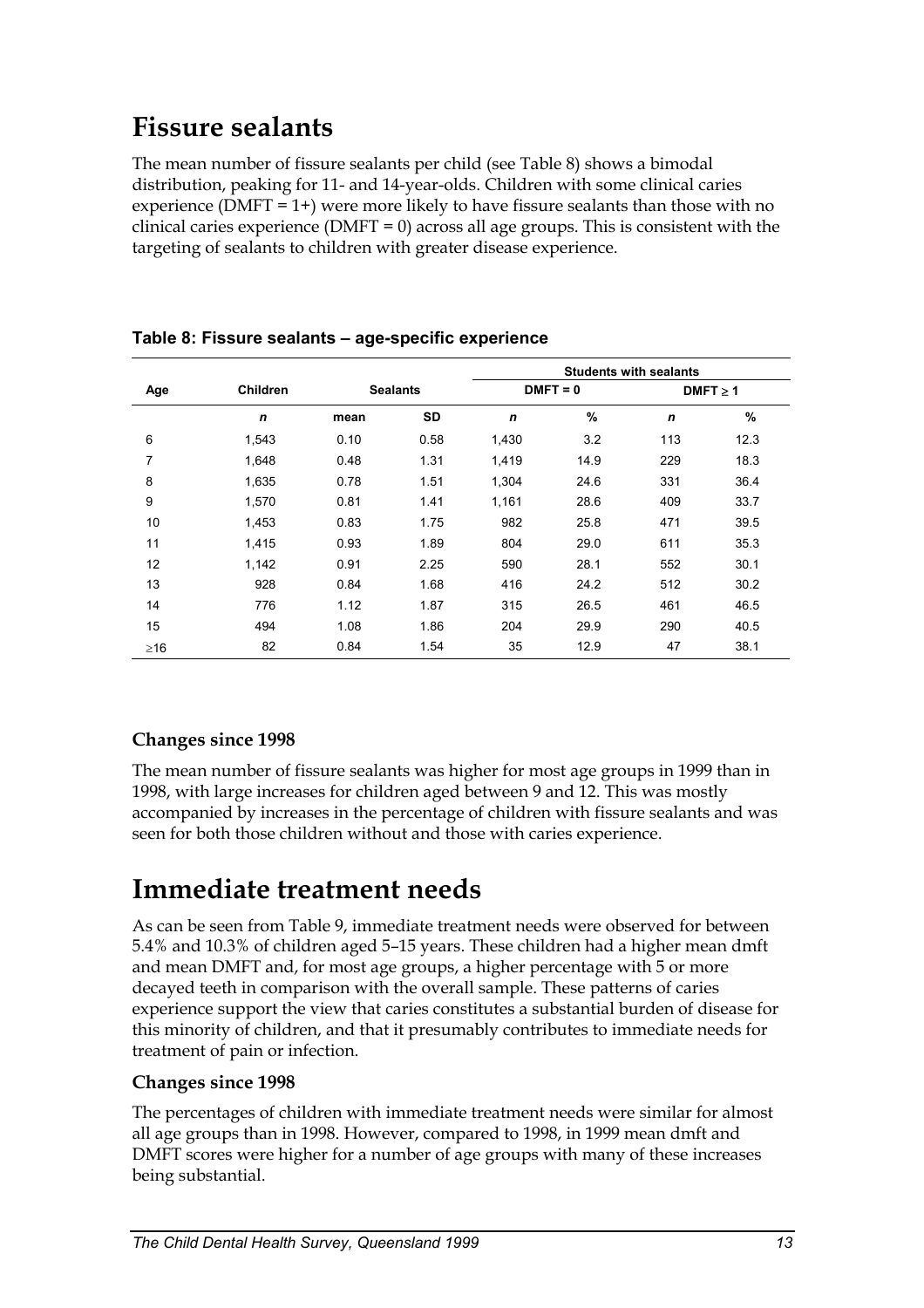|           |                |                 |         |         |         |             |        |              | $d+D =$ |        |        |
|-----------|----------------|-----------------|---------|---------|---------|-------------|--------|--------------|---------|--------|--------|
| Age       |                | <b>Children</b> |         | dmft    |         | <b>DMFT</b> | 1      | $\mathbf{2}$ | 3       | 4      | 5+     |
|           | $\mathsf{n}$   | %               | mean    | SD      | mean    | SD          | %      | %            | $\%$    | %      | %      |
| 5         | 92             | 7.8             | 4.62    | 4.62    | 0.38    | 1.27        | $1.1*$ | 13.7         | 8.2     | $5.4*$ | 29.5   |
| 6         | 159            | 10.3            | 3.35    | 3.54    | 0.52    | 1.32        | 6.1    | 19.6         | 7.6     | 6.5    | 20.8   |
| 7         | 139            | 8.4             | 4.56    | 3.54    | 0.26    | 0.80        | 7.6    | 31.9         | 9.3     | 9.7    | 11.9   |
| 8         | 157            | 9.6             | 2.81    | 2.70    | 0.60    | 1.32        | 26.9   | 14.9         | 10.5    | $1.7*$ | 4.7    |
| 9         | 127            | 8.1             | 2.71    | 2.86    | 0.72    | 1.32        | 12.8   | 11.1         | $3.9*$  | 12.0   | $3.9*$ |
| 10        | 101            | 7.0             | 2.79    | 2.78    | 0.82    | 1.29        | 28.2   | $4.0*$       | 8.5     | 6.5    | $2.1*$ |
| 11        | 77             | 5.4             | 1.24    | 2.23    | 0.98    | 1.28        | 20.8   | 21.3         | $1.4*$  | 0.0    | $3.4*$ |
| 12        | 71             | 6.2             | 1.15    | 1.90    | 1.39    | 2.26        | 10.8   | 22.7         | $3.3*$  | $1.2*$ | $5.7*$ |
| 13        | 73             | 7.8             | 0.49    | 1.44    | 2.89    | 3.28        | 22.7   | 13.4         | 7.7     | $7.2*$ | $5.9*$ |
| 14        | 64             | 8.2             | $0.40*$ | $1.44*$ | 1.73    | 2.43        | $6.0*$ | $5.1*$       | $3.0*$  | $4.7*$ | 9.2    |
| 15        | 39             | 8.0             | $0.56*$ | $2.22*$ | 3.85    | 4.14        | 15.1   | 17.5         | $11.5*$ | $5.4*$ | 18.1   |
| $\geq$ 16 | $\overline{c}$ | $2.9*$          |         |         | $9.32*$ | $6.69*$     | 0.0    | 0.0          | $29.0*$ | 0.0    | 71.0   |

<span id="page-18-0"></span>**Table 9: Immediate treatment needs – age-specific distribution** 

\* relative standard error  $\geq 40\%$ 

### **School Dental Service examinations**

Table 10 refers to the total number of examinations for children during 1999. The percentage of children with no previous examination in the School Dental Service was greatest among those up to 4 years of age and reduced to less than 4% for children aged older than 7 years. The inverse of this pattern can be seen for the percentage of children with a previous examination, although relatively greater percentages of the youngest and oldest children had an unknown previous examination status.

Among children with a previous examination (see Table 11) approximately one-half within most ages had received examinations within a period of 13–18 months. A re-examination interval of 7–12 months occurred for approximately one-quarter to one-third of the remaining children, being most frequent for 5-year-old children (50.8%) and occurring for between 22.8% and 43.1% of 6–15-year-olds. Few children had been examined in the previous 6 months, however approximately one-quarter of children aged 13 years or over had their last examination more than 18 months previously.

Figure 3 presents graphically time since last visit for 6- and 12-year-old children. Children aged 12 years were less likely to have had an examination within the previous 12 months (35.2%) than were children aged 6 years old (47.3%).

#### **Changes since 1998**

In comparison to 1998, there was a consistent trend for children between the ages of 7 and 13 to have had fewer examinations between 7 and 12 months previously, and increased percentages between 13–18 months previously. This has resulted in increased mean months since last examination for several age groups. However, there was a decrease in the mean number of months since the last examination for children aged 14 years and older. It should also be noted that more children were indicated as having an unknown previous examination in 1999 than in 1998.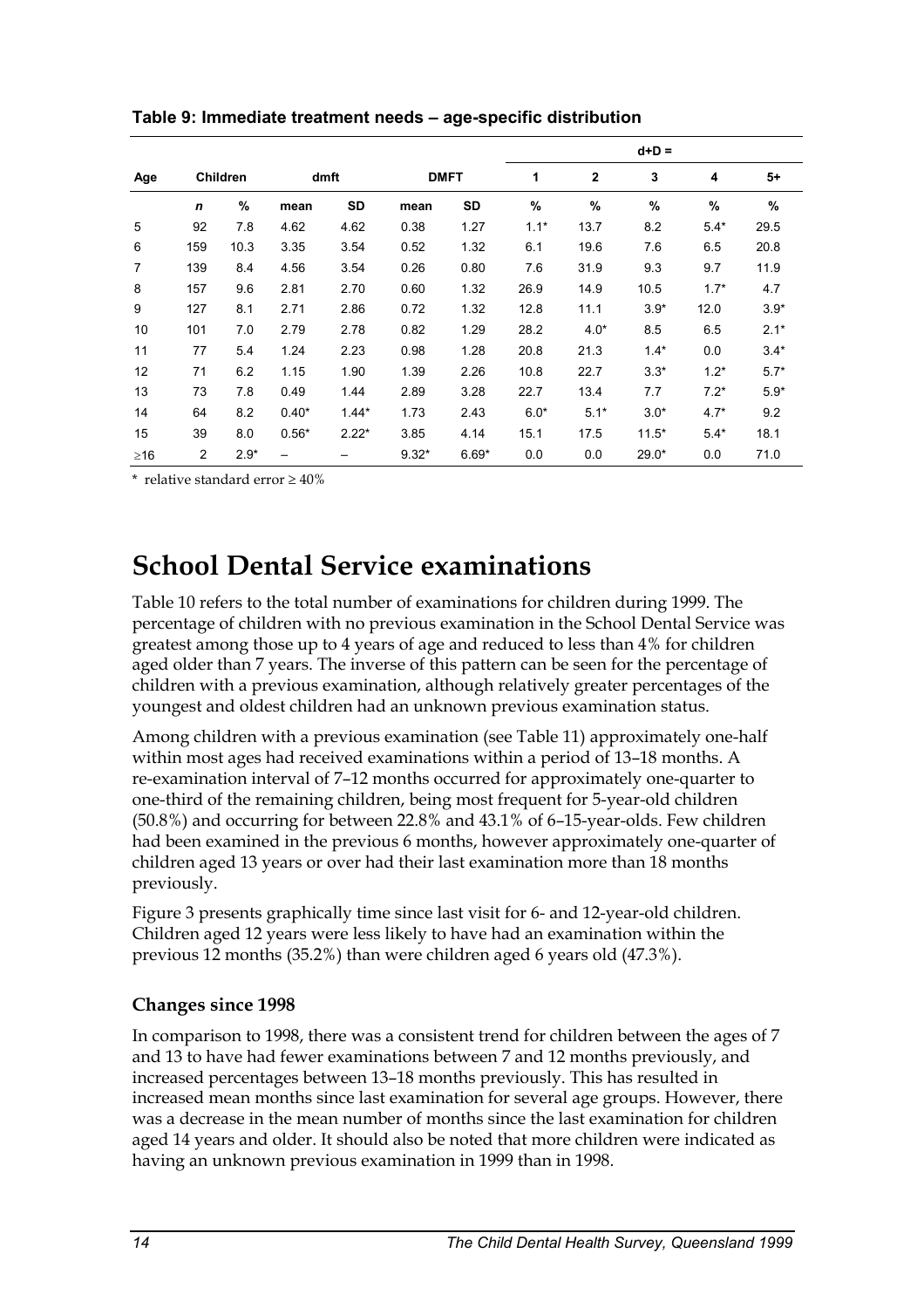|             |                   | <b>Previous examination in School Dental Service</b> |               |                |  |  |
|-------------|-------------------|------------------------------------------------------|---------------|----------------|--|--|
| Age         | Children examined | No                                                   | Yes           | <b>Unknown</b> |  |  |
|             | $\mathbf n$       | $\frac{0}{0}$                                        | $\frac{0}{0}$ | $\frac{0}{0}$  |  |  |
| $\leq 4$    | 383               | 55.4                                                 | 12.1          | 32.5           |  |  |
| $\mathbf 5$ | 1,385             | 41.6                                                 | 24.9          | 33.4           |  |  |
| 6           | 1,736             | 18.3                                                 | 55.8          | 25.9           |  |  |
| 7           | 1,673             | 5.5                                                  | 76.8          | 17.7           |  |  |
| 8           | 1,596             | 3.5                                                  | 78.6          | 17.9           |  |  |
| 9           | 1,509             | 2.3                                                  | 80.3          | 17.4           |  |  |
| 10          | 1,385             | 2.7                                                  | 81.2          | 16.1           |  |  |
| 11          | 1,387             | 1.8                                                  | 81.3          | 16.9           |  |  |
| 12          | 1,122             | 1.6                                                  | 78.0          | 20.5           |  |  |
| 13          | 850               | 1.4                                                  | 72.6          | 26.0           |  |  |
| 14          | 701               | 1.5                                                  | 79.7          | 18.9           |  |  |
| 15          | 449               | $0.9*$                                               | 75.3          | 23.8           |  |  |
| $\geq 16$   | 78                | $3.4*$                                               | 62.0          | 34.6           |  |  |

**Table 10: School Dental Service examinations – age-specific distribution** 

**Table 11: School Dental Service examinations – time since last visit** 

|           |                 | <b>Months since last visit</b> |               |           |               |        |        |           |  |
|-----------|-----------------|--------------------------------|---------------|-----------|---------------|--------|--------|-----------|--|
| Age       | <b>Children</b> | $0 - 6$                        | $7 - 12$      | $13 - 18$ | $19 - 24$     | $25 +$ | mean   | <b>SD</b> |  |
|           | $\mathbf n$     | $\%$                           | $\frac{9}{6}$ | %         | $\frac{9}{6}$ | $\%$   |        |           |  |
| ≤4        | 46              | $8.6*$                         | 27.8          | 43.7      | 0.0           | 19.9   | 16.21* | 11.46*    |  |
| 5         | 345             | 5.8                            | 50.8          | 37.6      | 4.7           | $1.2*$ | 12.43  | 4.77      |  |
| 6         | 969             | 4.2                            | 43.1          | 46.7      | 5.3           | 0.8    | 13.09  | 4.05      |  |
| 7         | 1,285           | 3.8                            | 29.5          | 50.7      | 13.2          | 2.8    | 14.69  | 5.05      |  |
| 8         | 1,255           | 2.3                            | 28.5          | 49.8      | 13.2          | 6.1    | 15.40  | 5.81      |  |
| 9         | 1,212           | 2.2                            | 26.3          | 52.7      | 12.5          | 6.2    | 15.75  | 5.92      |  |
| 10        | 1,125           | 2.2                            | 28.7          | 48.8      | 13.2          | 7.2    | 15.79  | 6.92      |  |
| 11        | 1,128           | 3.2                            | 30.6          | 47.9      | 11.4          | 6.8    | 15.06  | 5.98      |  |
| 12        | 875             | 5.1                            | 30.1          | 46.6      | 12.8          | 5.4    | 14.93  | 6.53      |  |
| 13        | 617             | 4.8                            | 29.6          | 39.3      | 13.6          | 12.7   | 16.74  | 10.06     |  |
| 14        | 558             | $0.2*$                         | 24.5          | 47.6      | 15.5          | 12.2   | 17.01  | 7.14      |  |
| 15        | 338             | 0.0                            | 22.8          | 52.0      | 10.8          | 14.4   | 17.21  | 7.58      |  |
| $\geq$ 16 | 48              | 0.0                            | 27.1          | 43.9      | 17.5          | 11.6   | 17.01  | $6.34*$   |  |

 $^{\star}\,$  relative standard error  $\geq 40\%$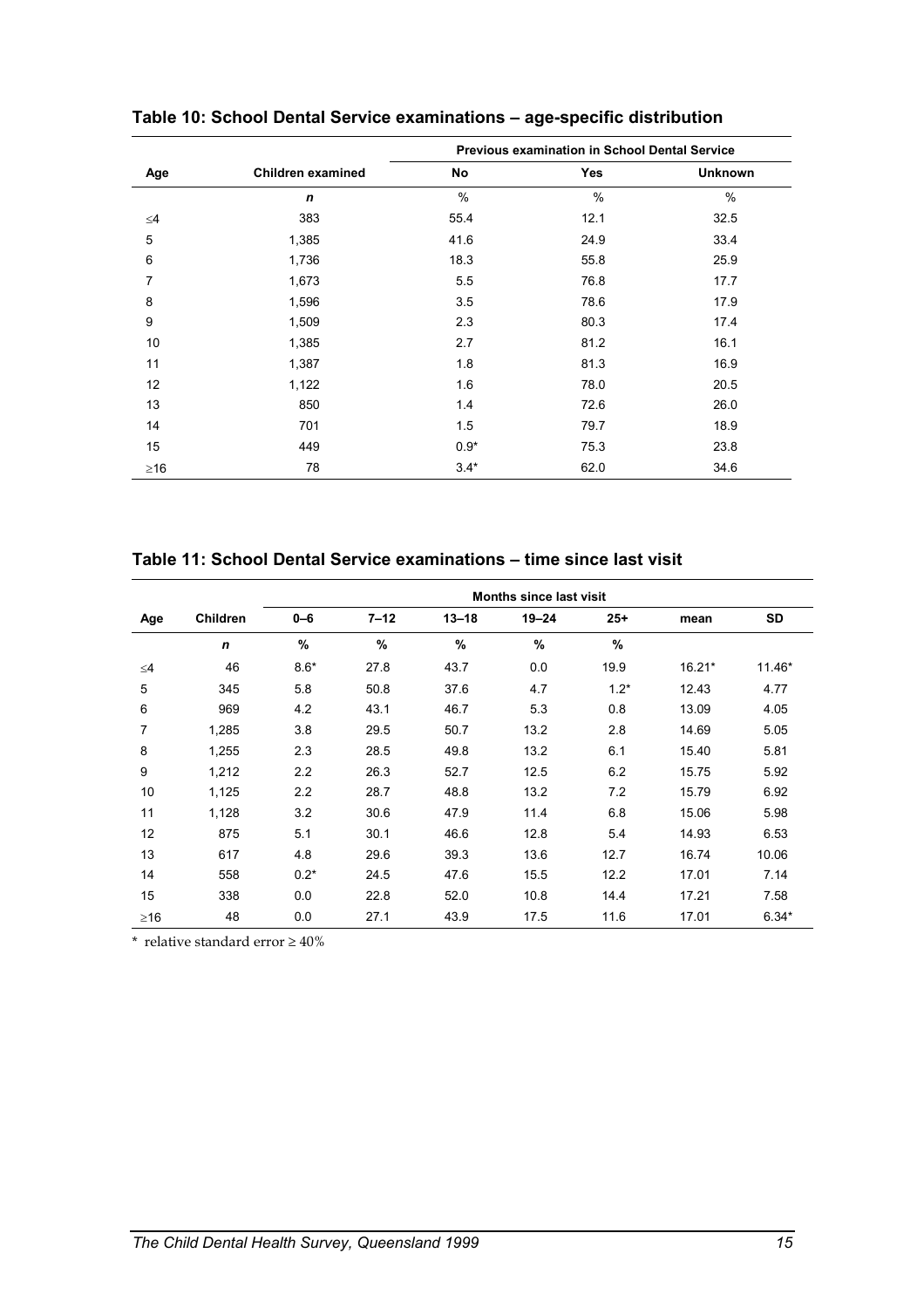

### **Percentage of children with dmft = 0, DMFT = 0 and d+D = 4+**

Figure 5 presents data contained in Tables 4, 6 and 9 to summarise the extent of dental health (represented by percentage with no clinical caries experience) and the extent of more extensive untreated decay (represented by the percentage with  $d+D = 4$  or more).

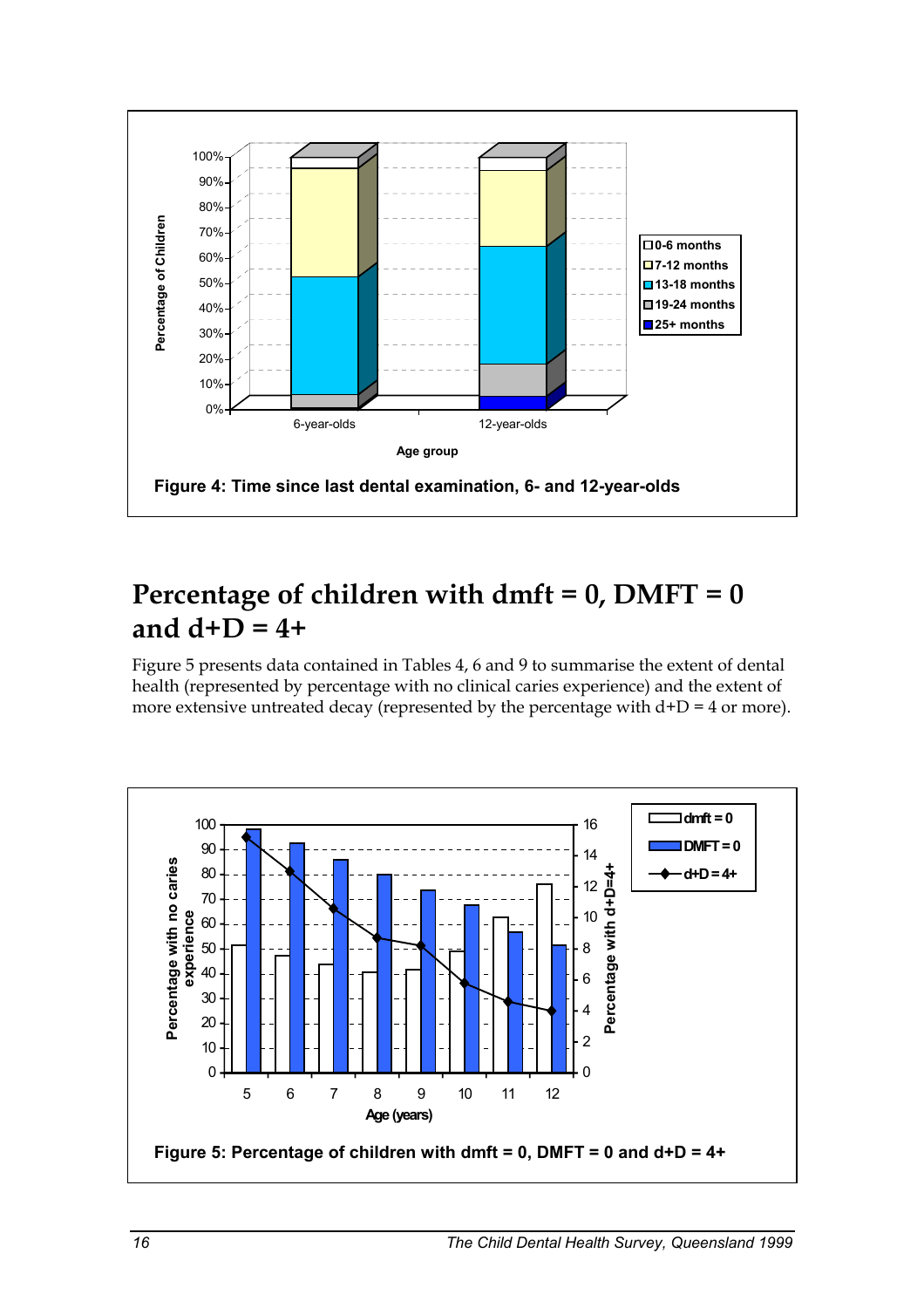# **Caries experience by Health Service District**

Tables 12 and 13 describe the mean caries experience of the 5–6-year-old deciduous and 12-year-old permanent dentition respectively by Health Service District. There were often large differences between HSDs in both dentitions. However, there were small numbers of children sampled in some HSDs and mean caries experience scores for these areas should be interpreted with due care.

|                                |                | Decayed teeth (d)    |           |      | dmft      |
|--------------------------------|----------------|----------------------|-----------|------|-----------|
| <b>Health Service District</b> | n              | Mean                 | <b>SD</b> | Mean | <b>SD</b> |
|                                |                | <b>Northern Zone</b> |           |      |           |
| Bowen                          | 39             | 1.50                 | 2.72      | 2.30 | 3.03      |
| Cairns                         | 93             | 3.25                 | 4.07      | 4.00 | 4.44      |
| Cape York                      | 9              | 1.98                 | 4.30      | 2.62 | 4.30      |
| <b>Charters Towers</b>         | 17             | 4.88                 | 3.61      | 7.09 | 6.32      |
| Innisfail                      | 36             | 1.52                 | 2.22      | 2.28 | 2.88      |
| Mackay                         | 108            | 0.90                 | 1.97      | 1.83 | 3.24      |
| Moranbah                       | 31             | 0.63                 | 1.13      | 1.30 | 2.16      |
| Mount Isa                      | 47             | 2.49                 | 3.57      | 3.15 | 4.14      |
| Tablelands                     | 38             | 1.58                 | 1.68      | 2.86 | 2.42      |
| Townsville                     | 123            | 1.07                 | 2.16      | 1.76 | 2.85      |
|                                |                | <b>Central Zone</b>  |           |      |           |
| Banana                         | 18             | 1.05                 | 1.91      | 2.11 | 2.43      |
| <b>Brisbane North</b>          | 349            | 0.83                 | 1.77      | 1.32 | 2.32      |
| Central Highland               | 36             | 1.87                 | 2.56      | 3.04 | 3.56      |
| <b>Fraser Coast</b>            | $\overline{2}$ | 0.00                 | 0.00      | 0.00 | 0.00      |
| Gladstone                      | 43             | 1.67                 | 2.89      | 3.47 | 4.49      |
| Gympie                         | 31             | 1.98                 | 2.87      | 3.96 | 4.19      |
| Redcliffe/Caboolture           | 118            | 0.77                 | 1.24      | 1.67 | 2.47      |
| Rockhampton                    | 89             | 1.68                 | 3.18      | 2.44 | 3.45      |
| South Burnett                  | $\overline{4}$ | 2.00                 | 3.56      | 4.80 | 6.26      |
| Sunshine Coast                 | 197            | 1.48                 | 2.51      | 2.46 | 3.76      |
|                                |                | <b>Southern Zone</b> |           |      |           |
| Bayside                        | 125            | 1.09                 | 1.81      | 1.85 | 2.59      |
| Charleville                    | 13             | 1.11                 | 1.52      | 2.46 | 3.94      |
| Gold Coast                     | 247            | 1.21                 | 2.25      | 1.85 | 2.87      |
| Logan/Beaudesert               | 267            | 1.28                 | 2.21      | 2.22 | 2.96      |
| Northern Downs                 | 19             | 1.82                 | 3.16      | 1.82 | 3.16      |
| QEII                           | 273            | 1.54                 | 2.86      | 2.72 | 3.78      |
| Roma                           | 5              | 4.47                 | 4.55      | 4.47 | 4.55      |
| Southern Downs                 | 37             | 0.84                 | 2.10      | 1.90 | 3.01      |
| Toowoomba                      | 114            | 1.27                 | 1.94      | 2.28 | 2.85      |
| West Moreton                   | 111            | 0.91                 | 1.33      | 2.38 | 3.20      |

#### **Table 12: Five–six-year-old deciduous caries experience by Health Zone by Health Service District**